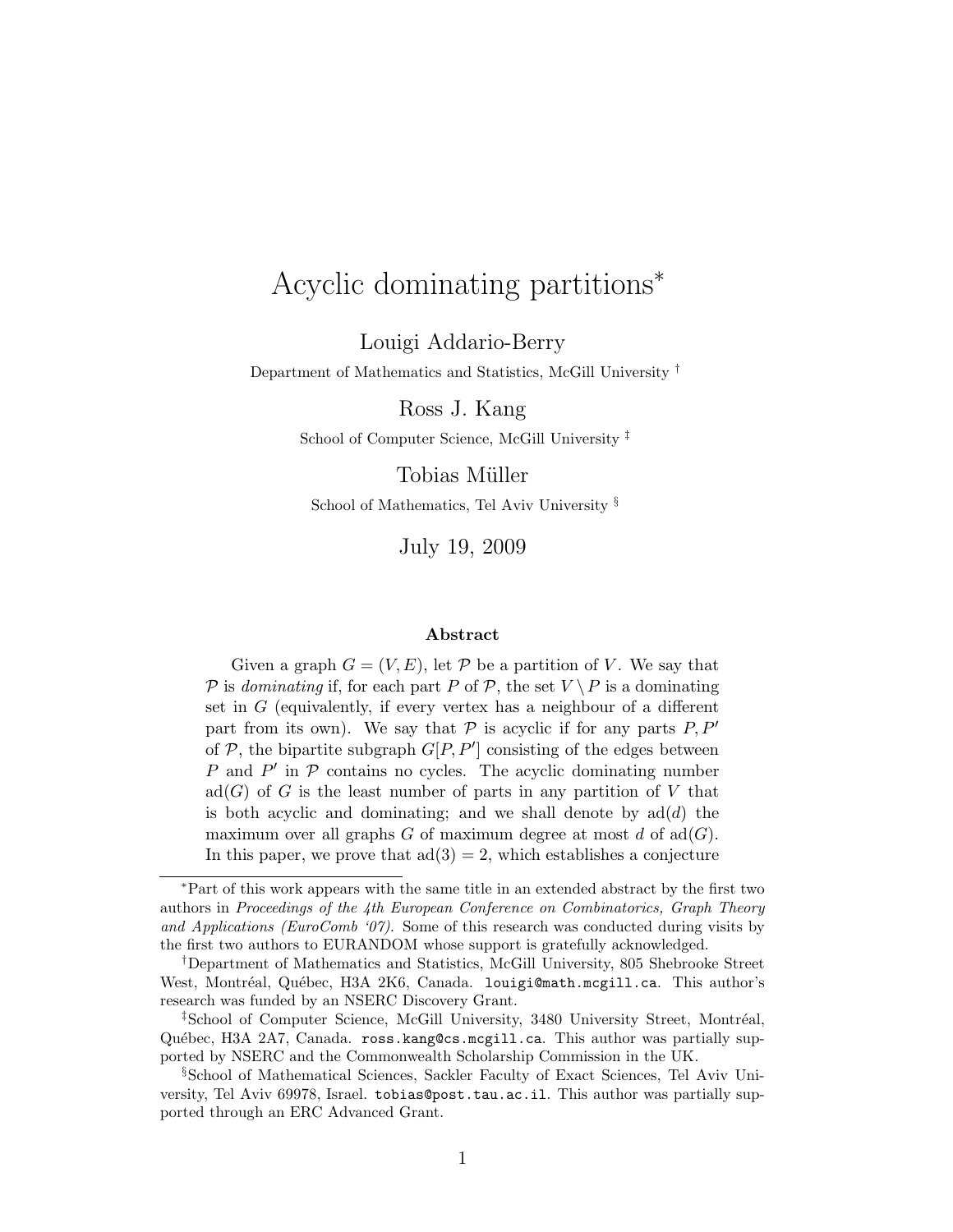of Boiron, Sopena and Vignal [4]. For general d, we prove the upper bound  $\text{ad}(d) = O(d \ln d)$  and a lower bound of  $\text{ad}(d) = \Omega(d)$ .

## 1 Introduction

Given a graph  $G = (V, E)$ , let P be a partition (or colouring) of V. We say that P is dominating if, for each part (or colour) P of P, the set  $V \setminus P$ is a dominating set in G. (Recall that a set  $S \subset V$  is a *dominating set* if every vertex of  $V \setminus S$  has a neighbour belonging to S.) We may equivalently define the partition  $P$  to be dominating if every vertex has a neighbour of a different colour from its own. We say that  $P$  is *acyclic* if for any parts  $P, P'$ of  $P$ , the bipartite subgraph  $G[P, P']$  consisting of the edges between  $P$  and  $P'$  in  $P$  contains no cycles. We call any cycle in  $G[P, P']$  an *alternating cycle*; thus, P is acyclic if it contains no alternating cycle. The *acyclic dominating number*  $ad(G)$  of G is the least number of parts in any partition of V that is both acyclic and dominating.

By the definition of a dominating partition, the parameter  $ad(\cdot)$  is only well-defined on graphs with no isolated vertices, and we hereafter assume this to be true for any graph under consideration, unless specified otherwise. Note that  $\text{ad}(G) \geq 2$  for any graph G, since any dominating partition has at least two parts.

The quantity ad(G) is closely related to the *acyclic* t*-improper chromatic number*  $\chi_a^t(G)$  of the graph G. In this graph colouring variant, first introduced by Boiron *et al.* [4, 5] and further investigated in Addario *et al.* [1] one seeks to colour G with the minimum number of colours subject to the constraints that each colour class has maximum degree at most t and that the colouring is acyclic in the sense described above. Clearly, the acyclic 0-improper chromatic number is just the acyclic (proper) chromatic number  $\chi_a(G)$  — the subject of many works: *inter alia*, [2, 3, 6, 8]. Observe that  $\text{ad}(G) \leq \chi_a(G)$  for any graph G, as any acyclic colouring is also an acyclic dominating partition.

It is easily seen that if G is a regular graph of degree  $\Delta(G)$  then ad(G) is precisely the acyclic  $(\Delta(G)-1)$ -improper chromatic number  $\chi_a^{\Delta(G)-1}(G)$  of G. If G is a graph of *maximum degree*  $\Delta(G)$ , then  $\text{ad}(G)$  is *at least*  $\chi_a^{\Delta(G)-1}(G)$ ; however, these two quantities do not necessarily coincide as the latter allows partitions in which vertices of degree strictly less than the maximum degree may receive the same colour as all of their neighbours.

Given a positive integer d, we let  $ad(d)$  be the maximum possible value of  $\text{ad}(G)$  over all graphs with maximum degree at most d. In this paper, we settle the case  $d = 3$ . In Boiron *et al.* [4] it was conjectured that for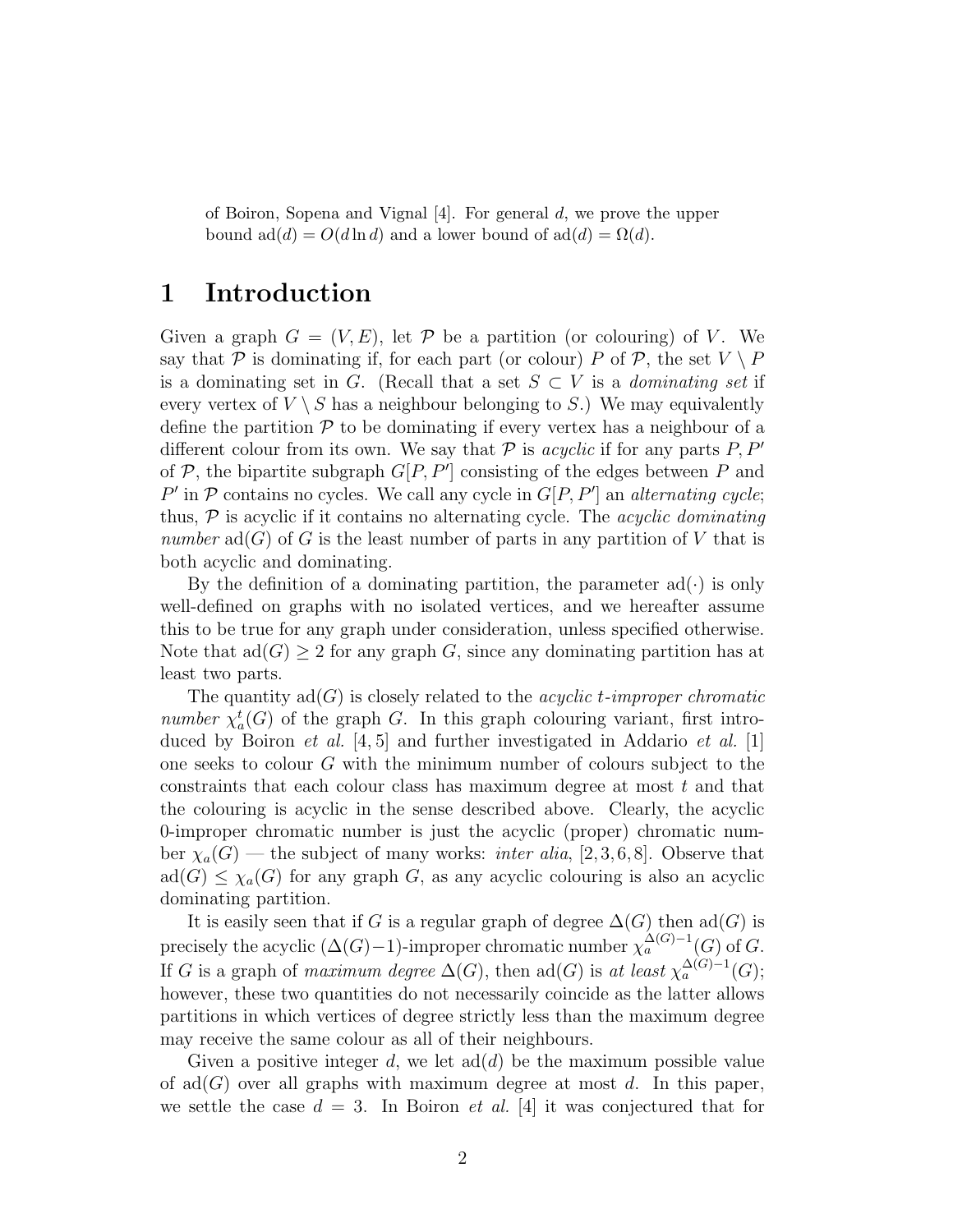any graph G of maximum degree at most three, the acyclic 2-improper chromatic number of  $G$  is at most two. We prove this conjecture by showing the following.

#### **Theorem 1.**  $ad(3) = 2$ .

In other words, *any graph* G *of maximum degree three may be partitioned into two dominating sets*  $D_1, D_2$  *such that*  $G[D_1, D_2]$  *is a forest.* The latter formulation of Theorem 1 suggests another question: given a graph  $G =$  $(V, E)$ , does there always exist an integer  $k > 1$  and a partition of V into *dominating sets*  $V_1, \ldots, V_k$  such that for distinct  $i, j \in \{1, \ldots, k\}, G[V_i, V_j]$  is a forest? It turns out that such a partition does not necessarily exist, as the following example shows.



Figure 1: An example of a graph which does not admit an acyclic partition into dominating sets.

Let G have vertex set  $V = \bigcup_{i=0}^{4} \{v_i, w_i, x_i\}$ , and for each  $i \in \{0, \ldots, 4\}$  let  $v_i$  be joined to each of  $w_i, x_i, w_{i+1}, x_{i+1}$  (where the subscripts are interpreted modulo 5). The graph  $G$  is illustrated in Figure 1. Given any 2-colouring of V, there must be  $i \in \{0, \ldots, 4\}$  such that  $v_i$  and  $v_{i+1}$  receive the same colour. In this case, for the colouring to be dominating it must be the case that both  $w_{i+1}$  and  $x_{i+1}$  receive the opposite colour from  $v_i$ ; but then  $v_i w_{i+1} v_{i+1} x_{i+1}$ forms an alternating cycle. In any colouring with four or more colours, some colour class is not a dominating set as G contains vertices of degree two. Finally, consider any 3-colouring of G. If, for some i, both  $v_i$  and  $v_{i+1}$  receive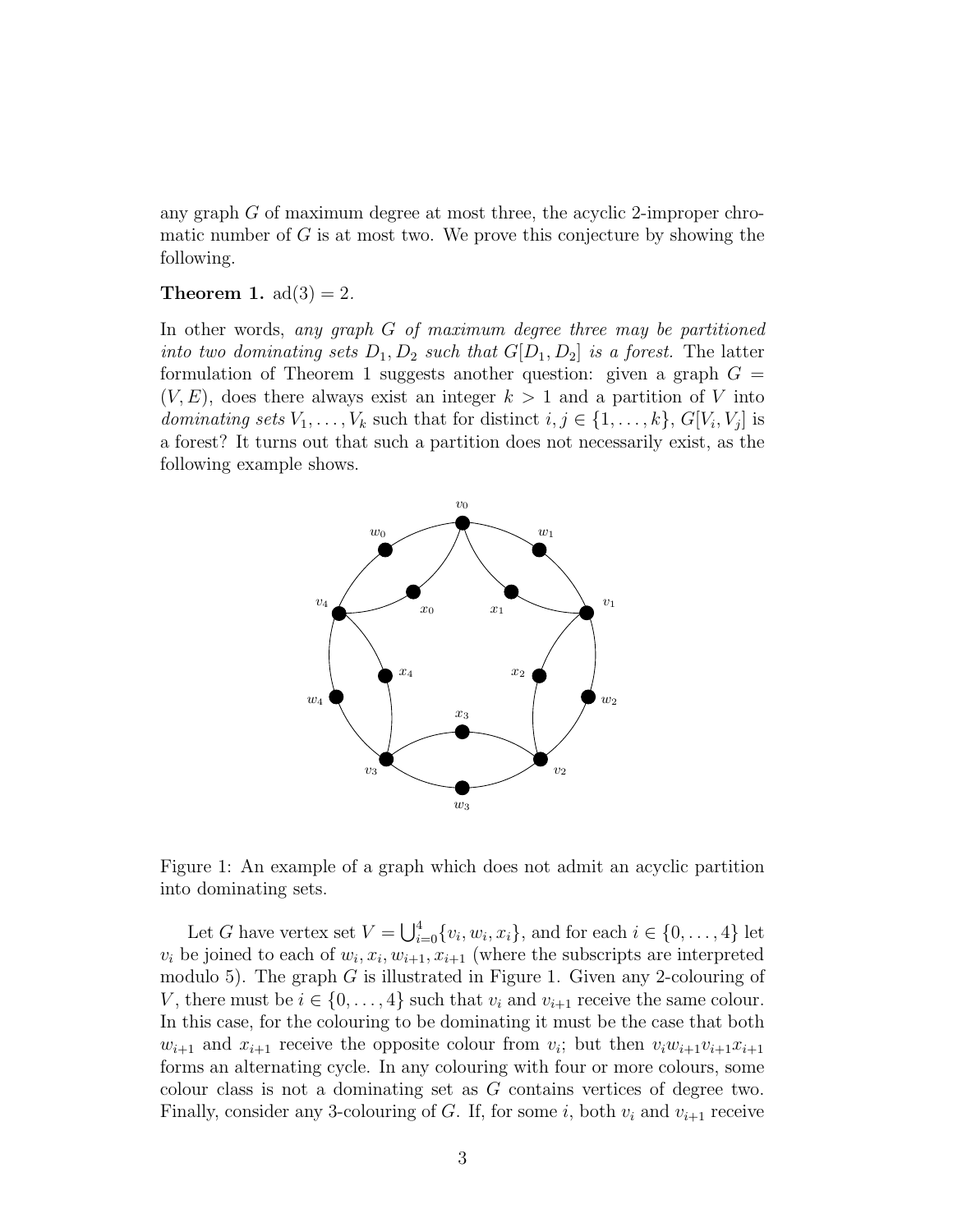the same colour, say, 1, then either  $v_iw_{i+1}v_{i+1}x_{i+1}$  forms an alternating cycle or both  $w_{i+1}$  and  $v_{i+1}$  are not dominated by one of the colours other than 1. But then it must be the case that, for some i,  $v_i$  and  $v_{i+2}$  receive the same colour, say,  $v_i$  and  $v_{i+2}$  are coloured 1 and  $v_{i+1}$  is coloured 2. In this case, all of  $w_{i+1}, x_{i+1}, w_{i+2}, x_{i+2}$  must have colour 3, for otherwise they are not dominated by colour 3; however, now  $v_{i+1}$  is not dominated by colour 1. This shows that there is no acyclic colouring of G such that each colour class is a dominating set. We remark that since the graph  $G$  has maximum degree four, this example also shows that  $ad(4) \geq 3$ .

The fact that acyclic partitions into dominating sets do not always exist lends credence to the idea that the acyclic dominating number and  $\text{ad}(d)$  are natural objects of study. Given that a partition of  $V$  into two dominating sets is extremely easy to find (any bipartition that maximises the number of edges in the cut is such a partition), it seems *prima facie* plausible that  $ad(d)$  can be bounded independently of d. However, this turns out not to be the case. It was shown in Addario *et al.* [1] that  $\chi_a^{d-1}(d) = \Omega(d^{2/3})$ . In particular, this shows that  $\text{ad}(d) \geq \chi_a^{d-1}(d)$  tends to infinity as  $d \to \infty$ . We improve upon this result by showing the following.

#### **Theorem 2.**  $\chi_a^{d-1}(d) = \Omega(d)$ .

It immediately follows that  $ad(d) = \Omega(d)$ . Our lower bound is within a logarithmic factor of optimal as we also give the following upper bound on  $ad(d).$ 

**Theorem 3.**  $ad(d) = O(d \ln d)$ .

This extends one case of a result in Addario *et al.* [1], which stated that  $\chi_a^{d-1}(d) = O(d \ln d)$ . It seems plausible that  $\text{ad}(d) = \Theta(d)$ , but proving the requisite upper bound seems to require a more refined analysis.

#### 1.1 Notation

For a vertex  $v \in V$ , we denote the *neighbourhood*  $N(v)$  of v to be the set  $\{w:$  $vw \in E$  and the *degree* deg(v) of v to be  $|N(v)|$ ; the *closed neighbourhood*  $N[v]$  of v is the set  $\{v\} \cup N(v)$ , the *second neighbourhood*  $N^2(v)$  of v is  $\bigcup_{u \in N(v)} N(u) \setminus \{v\}$ , and the *closed second neighbourhood*  $N^2[v]$  of v is  $\{v\} \cup$  $N^2(v)$ . The *square* of a graph  $G = (V, E)$  has vertex set V and edge set  $\{uv : u \in N^2(v)\}.$  For a given partition  $P$  of V, and  $v \in V$ , the *colour*  $c_P(v)$ of v with respect to  $P$  is the part of P to which v belongs. We write  $c(v)$  in place of  $c_{\mathcal{P}}(v)$  when the partition  $\mathcal P$  is clear from context. Given sets A and S, the *symmetric difference*  $A\ominus S$  between A and S is the set  $(A\setminus S)\cup (S\setminus A)$ .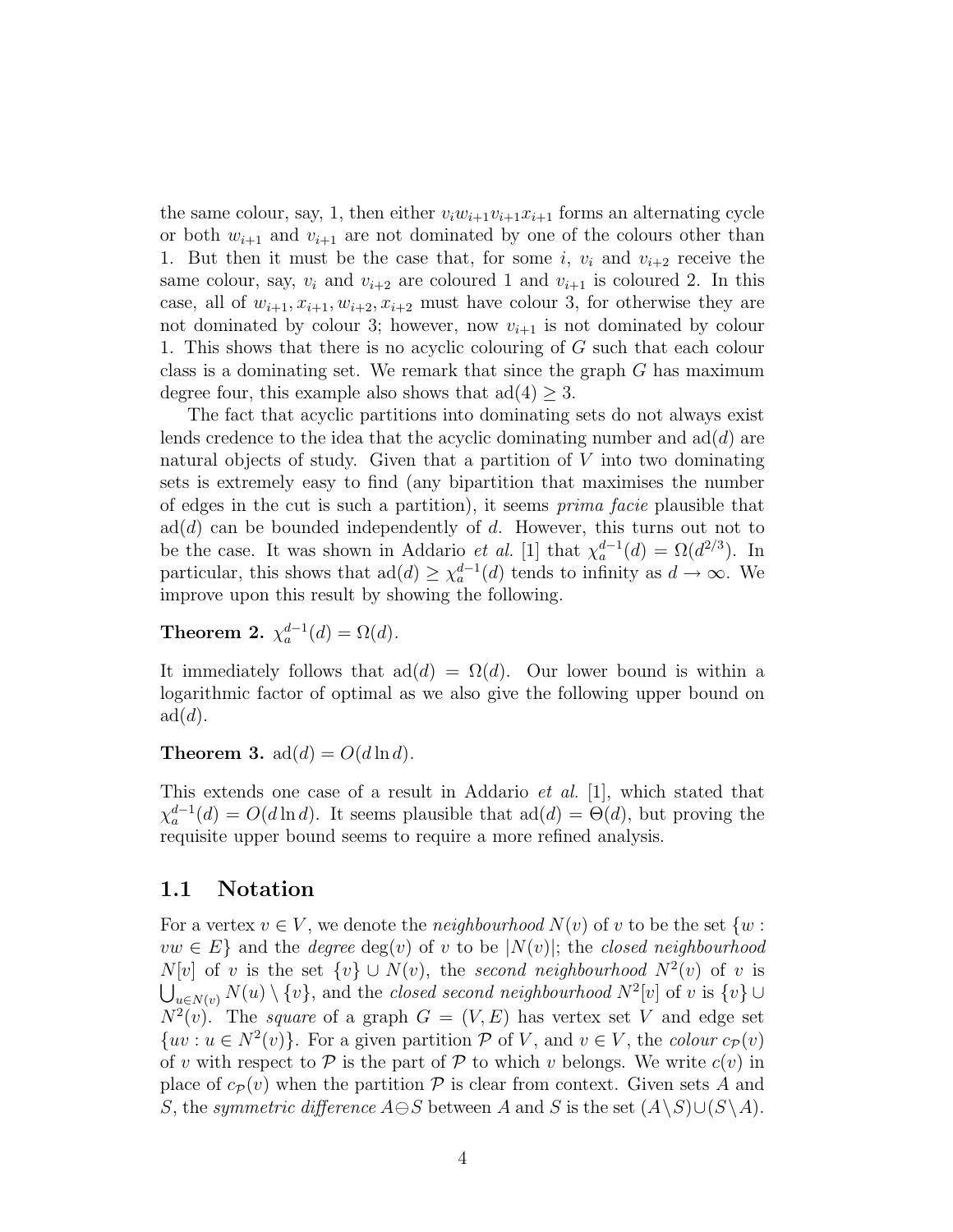## 2 Graphs of maximum degree three

The primary ingredient in proving Theorem 1 is the following lemma.

**Lemma 4.** *If*  $G = (V, E)$  *is* 2*-connected,*  $\Delta(G) = 3$  *and*  $P = \{A, B\}$  *is a dominating partition of* V *such that* G *possesses a unique alternating cycle*  $C_1$  *then*  $ad(G) = 2$ *.* 

We first provide the straightforward proof of Theorem 1 assuming that the lemma holds, then prove the lemma.

*Proof of Theorem 1.* Consider an arbitrary graph  $G = (V, E)$  of maximum degree three. We proceed by induction on  $m = |E|$ ; clearly if  $|E| \leq 3$  then  $ad(G) = 2$  as G has no even cycles. We may presume G is connected; if not, we consider each connected component of  $G$  separately. We may also assume G has no vertex of degree one, for if  $deg(v) = 1$  then  $G \setminus v$  is connected and by induction there is an acyclic dominating partition of  $G \setminus v$ ; such a partition easily extends to an acyclic dominating partition of G.

Now if G contains a cutedge uv and  $G \setminus uv$  has connected components  $G_1, G_2$  (each of which contains no isolated vertices), then by induction there is an acyclic dominating partition  $\{A_1, B_1\}$  (resp.  $\{A_2, B_2\}$ ) of  $G_1$  (resp.  $G_2$ ); we may assume, perhaps by switching the names of the parts, that  $u \in A_1$ ,  $v \in B_2$ . Then  $\{A_1 \cup A_2, B_1 \cup B_2\}$  forms an acyclic dominating partition of G.

If G contains no cutedge then G is necessarily 2-connected. Now let  $uv$  be any edge of G; by induction  $G \setminus uv$  permits an acyclic dominating partition  $\mathcal{P} = \{A, B\}$ . Since  $\mathcal{P}$  is a dominating partition in the entire graph G, either  $P$  is an acyclic dominating partition for G or G possesses a unique alternating cycle  $C_1$  with respect to  $\mathcal{P}$ . In the latter case it follows by Lemma 4 that  $ad(G) = 2$ ; thus  $ad(G) = 2$  in both cases and so  $ad(3) = 2$ , as claimed.  $\Box$ 

We shall prove Lemma 4 by producing a sequence of local alterations that transform  $P$  into an acyclic dominating partition  $P' = \{A', B'\}$ . In order to do so, we first introduce a structure that is at the heart of the proof and some basic conditions that allow us to immediately "fix alternating cycles".

We say C is an *almost alternating cycle* with respect to partition  $\mathcal{P} =$  ${A, B}$  if there exists a vertex  $u \in C$  such that C is an alternating cycle with respect to the partition  $\{A \ominus \{u\}, B \ominus \{u\}\}\$ ; in other words, if switching u from A to B (or from B to A) yields that C is an alternating cycle. Given an almost alternating cycle C, the unique  $u \in C$  such that C is an alternating cycle with respect to the partition  $\{A \ominus \{u\}, B \ominus \{u\}\}\$ is called the *crucial vertex* of C.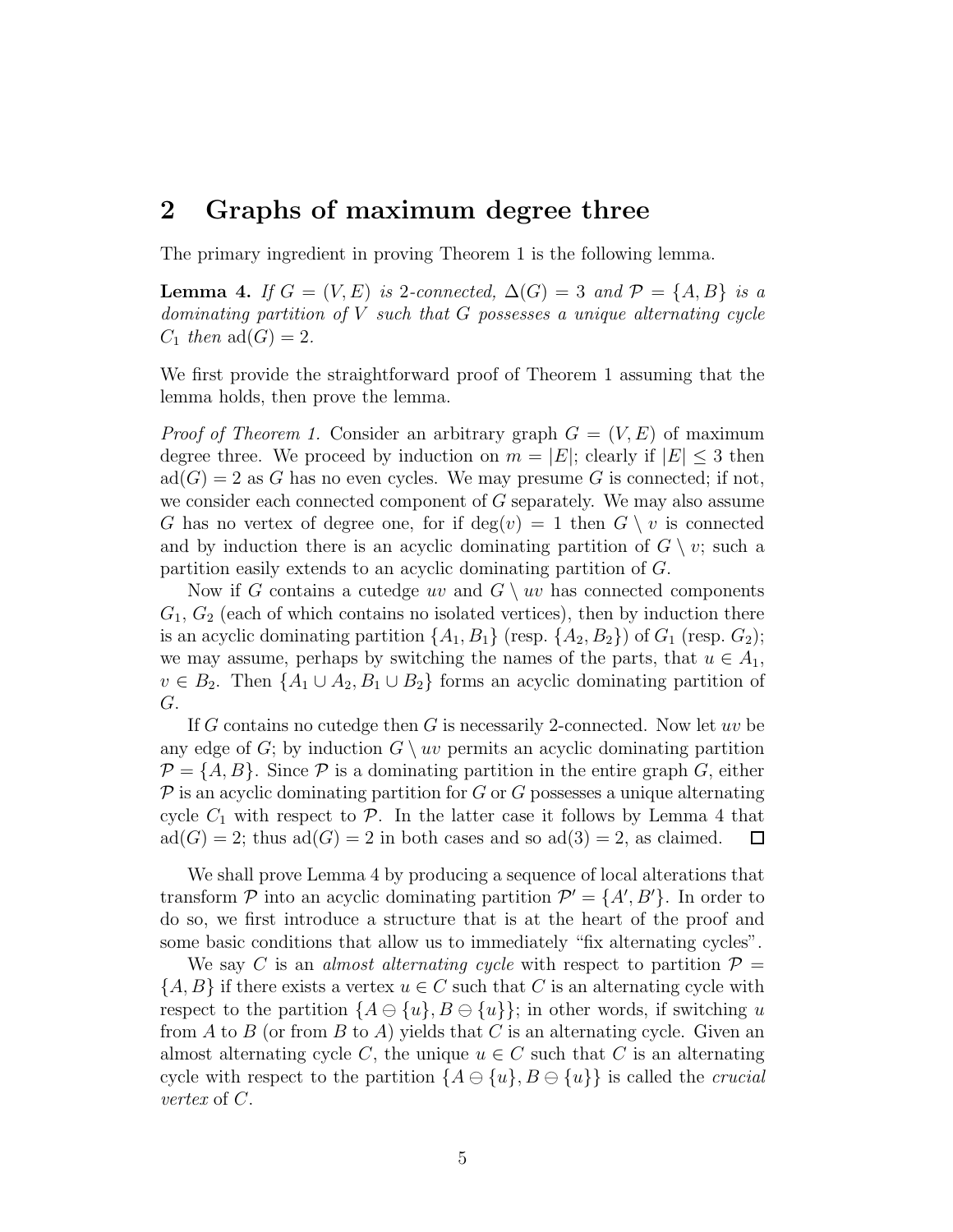We now define three basic local conditions to check for (almost) alternating cycles. These conditions are illustrated in Figure 2, with the convention that black and white represent the two parts of the partition. Suppose we are given an alternating or almost alternating cycle  $C$  and non-crucial vertices v, w of C adjacent along C; if  $deg(v) = 3$  (resp.  $deg(w) = 3$ ) then denote the neighbour of v (resp w) not along C by x (resp. y). We remark that possibly  $x \in C$ , in which case vx is a chord of C. We say that v is *flippable* (with respect to C and P) if deg(v) = 3 and  $c(v) = c(x)$ . We say v and w are *switchable* (with respect to C and  $\mathcal{P}$ ) if neither v nor w is flippable and

- (i) either deg(v) = 2 or (deg(v) = 3 and there is  $z_1 \in N(x) \setminus \{v\}$  with  $c(z_1) = c(v)$ ; *and*
- (ii) either deg(w) = 2 or (deg(w) = 3 and there is  $z_2 \in N(y) \setminus \{w\}$  with  $c(z_2) = c(w)$ .

Finally, v and x are *exchangeable* (with respect to C and P) if deg(v) = 3, v is not flippable and

- (i)  $x$  is not the crucial vertex of an almost alternating cycle, and
- (ii) for any  $z_1 \in N(x) \setminus \{v\}$  with  $c(z_1) = c(v)$ , there exists  $z' \in N(z_1) \setminus \{x\}$ such that  $c(z') \neq c(v)$ .

We define exchangeability for  $w$  and  $y$  symmetrically.

The key properties of flippable vertices and of switchable and exchangeable pairs are the following.

**Fact 5.** If  $\mathcal{P}_1 = \{A_1, B_1\}$  is a dominating partition for G,  $G[A_1, B_1]$  contains *a unique alternating cycle* C*, and* v *is a flippable vertex with respect to* C *and*  $\mathcal{P}_1$ *, then, letting*  $A_2 = A_1 \ominus \{v\}$ *,*  $B_2 = B_1 \ominus \{v\}$ *,*  $\mathcal{P}_2 = \{A_2, B_2\}$  *is an acyclic dominating partition for* G*.*

**Fact 6.** If  $\mathcal{P}_1 = \{A_1, B_1\}$  is a dominating partition for G,  $G[A_1, B_1]$  contains *a unique alternating cycle* C*, and* v *and* w *are switchable with respect to* C *and*  $\mathcal{P}_1$ *, then, letting*  $A_2 = A_1 \ominus \{v, w\}$ *,*  $B_2 = B_1 \ominus \{v, w\}$ *,*  $\mathcal{P}_2 = \{A_2, B_2\}$  *is an acyclic dominating partition for* G*.*

**Fact 7.** *If*  $\mathcal{P}_1 = \{A_1, B_1\}$  *is a dominating partition for*  $G$ *,*  $G[A_1, B_1]$  *contains a unique alternating cycle* C, and there are vertices  $v \in C$  and x such that v and x are exchangeable with respect to C and  $\mathcal{P}_1$ , then, letting  $A_2 = A_1 \ominus$  $\{v, x\}, B_2 = B_1 \ominus \{v, x\}, \mathcal{P}_2 = \{A_2, B_2\}$  *is an acyclic dominating partition for* G*.*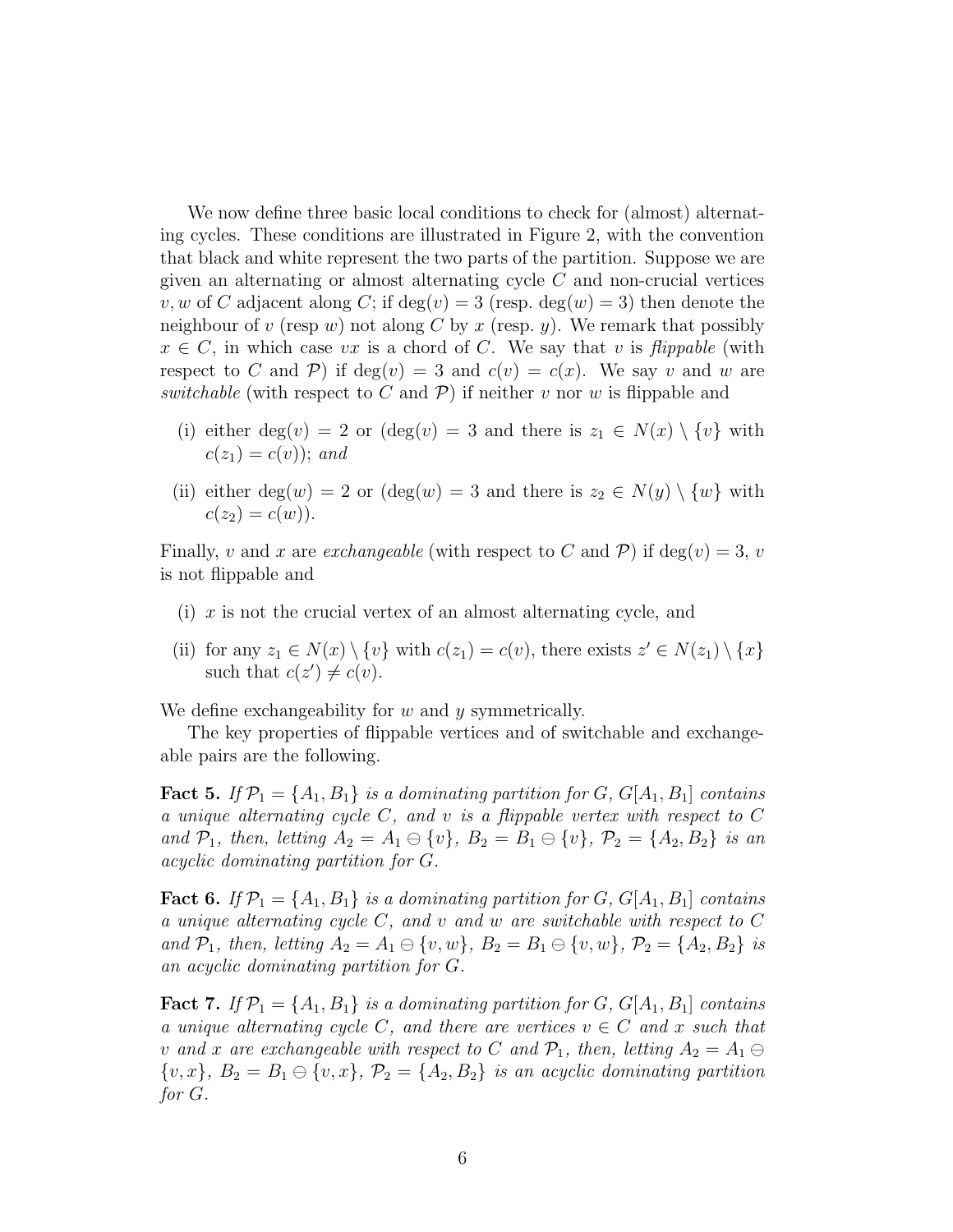

(a) Examples of a flippable vertex  $(v, \text{ left})$  and of a switchable pair of vertices  $(v \text{ and } w, \text{ right}).$ 



(b) Two situations where  $v$  and  $x$  are not exchangeable. On the left,  $v$  and  $x$  are not exchangeable because  $x$  is the crucial vertex of an almost alternating cycle. On the right,  $v$  and  $x$  are not exchangeable because all of  $z_1$ 's neighbours (aside from  $x$ ) have the same colour as  $v$ .

Figure 2: Illustrations of fixable vertices.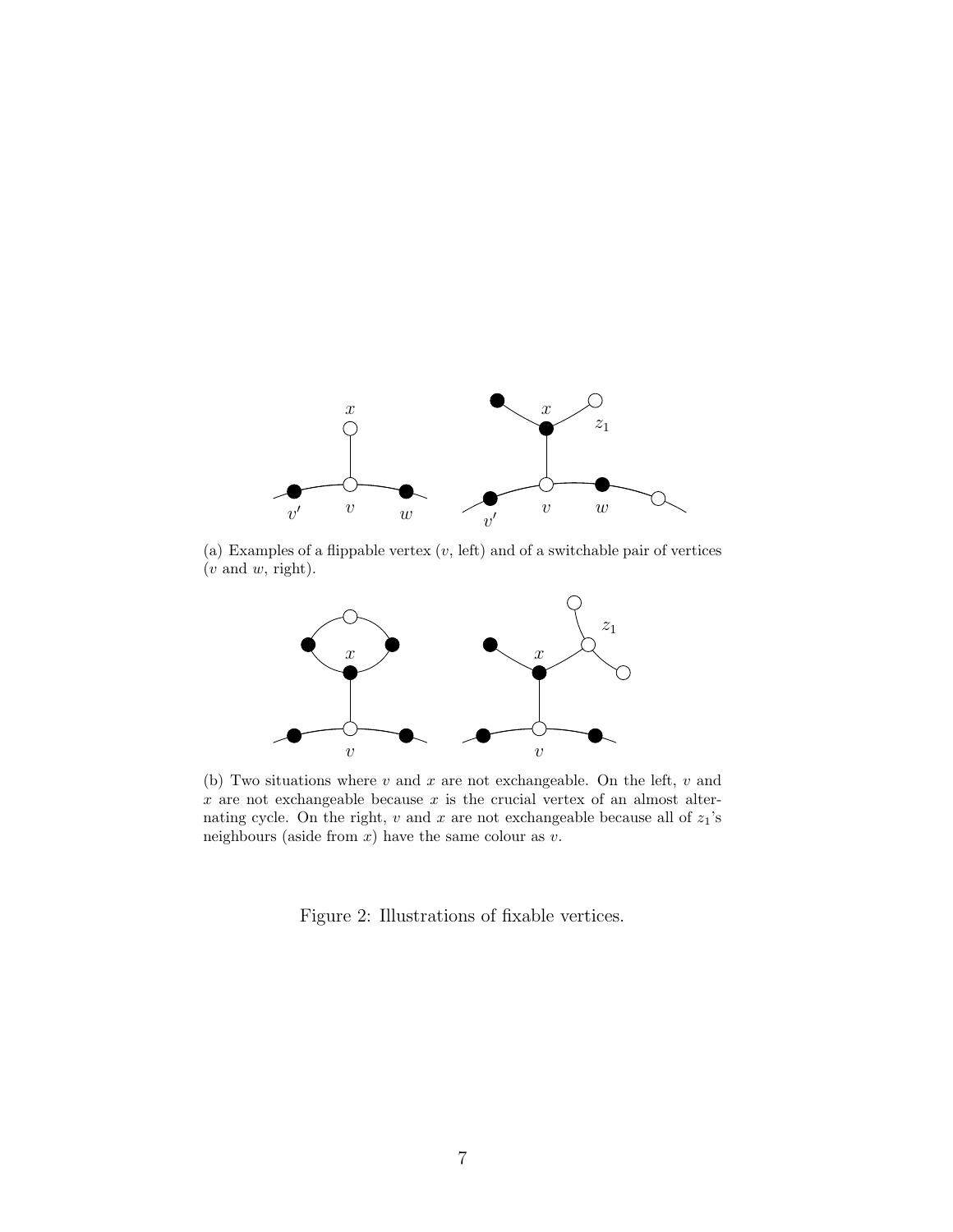In the proofs of all three facts, we denote the neighbours of v along  $C$  by  $w$ and  $v'$ . If v has a neighbour not along C we denote this neighbour x.

*Proof of Fact 5.* We show that (a)  $\mathcal{P}_2$  contains no alternating cycles, and (b)  $\mathcal{P}_2$  is dominating. Any cycle C' that does not pass through v has  $C' \cap A_2 =$  $C' \cap A_1$  and  $C' \cap B_2 = C' \cap B_1$ ; therefore, to prove (a) it suffices to show that no cycle containing v is alternating with respect to  $\mathcal{P}_2$ . Similarly, to prove (b) we need only check that each vertex  $u \in N[v]$  is dominated under  $\mathcal{P}_2$ .

To prove (a), observe that under  $\mathcal{P}_2$ , v has the same colour as both w and  $v'$ ; thus no alternating cycle passes through v under  $\mathcal{P}_2$ . To prove (b), note that since  $v'$  is in C, the neighbour of  $v'$  along C that is not v dominates  $v'$ under  $\mathcal{P}_2$ ; symmetrically, w is dominated under  $\mathcal{P}_2$ . Finally, under  $\mathcal{P}_2$ , x is dominated by  $v$ , which establishes (b).  $\Box$ 

*Proof of Fact 6.* As in the proof of Fact 5, it suffices to prove that (a) no cycle containing either v or w is alternating with respect to  $\mathcal{P}_2$ , and (b) each vertex  $u \in N[v] \cup N[w]$  is dominated under  $\mathcal{P}_2$ . Let w' be the neighbour of w along C that is not v; if  $deg(w) = 3$  then denote by y the neighbour of w not along C.

Under  $\mathcal{P}_2$ , v has the same colour as v' and w has the same colour as w'; thus, no new alternating cycles pass through the edges  $vv'$  or  $ww'$ . Furthermore, if x and y both exist, then under  $\mathcal{P}_2$ , v and x have the same colour so no cycle through xvwy is alternating. This establishes (a). To prove (b), first note that  $v'$  and  $w'$  are dominated by their neighbours along  $C$  (other than v and w), and v and w dominate each other under  $\mathcal{P}_2$ . If x exists, then, by condition (i) in the definition of switchable pairs,  $x$  must be dominated under  $\mathcal{P}_2$ . Symmetrically, if y exists it is dominated under  $\mathcal{P}_2$ . Thus (b) holds. □

*Proof of Fact 7.* As in the proof of Fact 5, it suffices to prove that (a) no cycle containing either v or x is alternating with respect to  $\mathcal{P}_2$ , and (b) each vertex  $u \in N[v] \cup N[x]$  is dominated under  $\mathcal{P}_2$ .

Under  $P_2$ , v has the same colour as both v' and w; thus, no new alternating cycles pass through  $v$ . Since  $x$  is not the crucial vertex of an almost alternating cycle, no new alternating cycles pass through  $x$  and (a) holds. To prove (b), note that  $v'$  and  $w$  are dominated by their neighbours along C (other than v), and v and x are dominated by each other under  $\mathcal{P}_2$ . Let  $z_1 \in N(x) \setminus \{v\}$ . If  $z_1$  and x were in the same part of  $\mathcal{P}_1$ , then they are in different parts of  $\mathcal{P}_2$ , in which case  $z_1$  is dominated under  $\mathcal{P}_2$ ; otherwise, we know from condition (ii) of exchangeability that  $z_1$  is dominated under  $\mathcal{P}_2$ by some  $z' \in N(z_1) \setminus \{x\}$ , which establishes (b).  $\Box$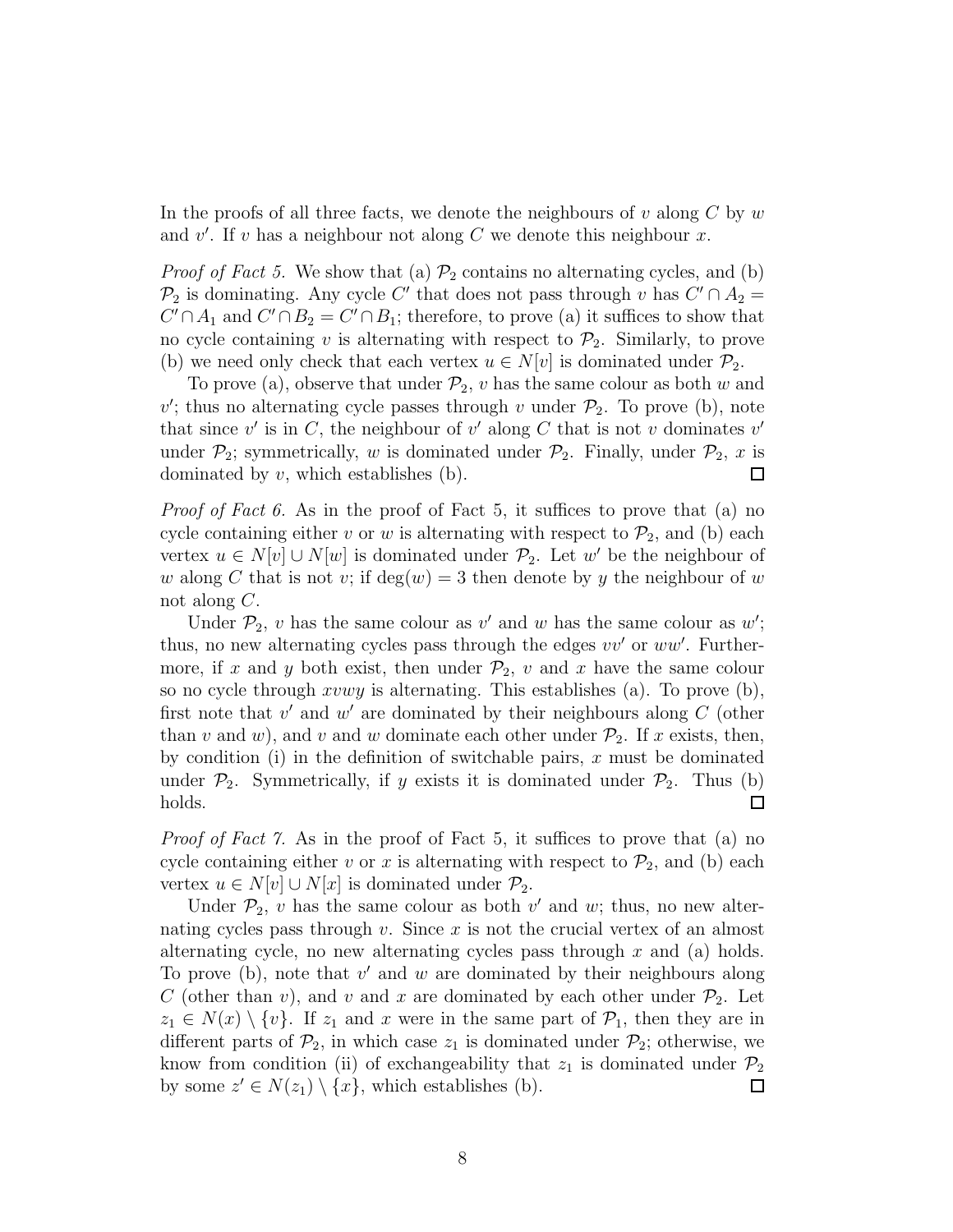Motivated by these facts, we say that an alternating cycle C is *fixable* (with respect to  $P$ ), if it has either a flippable vertex or an exchangeable or switchable pair. The proof of Lemma 4 proceeds by first finding a sequence of local alterations to  $P$  resulting in a dominating partition  $\{A_1, B_1\}$  such that  $G[A_1, B_1]$  contains a unique alternating cycle C that is fixable, then applying one of Facts 5, 6 and 7. We now turn to the details.

*Proof of Lemma 4.* Let  $C_1, \ldots, C_k$  be a sequence of cycles with  $C_1$  the alternating cycle in the statement of the lemma, and such that for  $i \in \{2, \ldots, k\}$ 

- (a)  $C_i$  is an almost alternating cycle and
- (b) denoting the crucial vertex of  $C_i$  by  $u_i$  and its neighbours along  $C_i$  by  $x_i, y_i$ , we have  $\{u_i, x_i, y_i\} \cap \bigcup_{j=1}^{i-1} C_j = \emptyset$ .

For  $i \in \{1, \ldots, k\}$ , let  $C_i^*$  be the largest vertex subset of  $C_i$  such that  $C_i^* \cap$  $\bigcup_{j=1}^{i-1} C_j = \emptyset$  (so, trivially,  $C_1^* = C_1$  and, by (b),  $C_i^*$  contains  $\{u_i, x_i, y_i\}$ ; we additionally require that for  $i \in \{1, \ldots, k-1\}$ 

- (c)  $C_i^* \setminus \{u_i\}$  contains no flippable or exchangeable vertices and no switchable pairs and
- (d)  $u_{i+1}$  has a neighbour  $v_i$  in  $C_i^* \setminus \{u_i\}$ , and  $v_i \neq u_i$  if  $i > 1$ .

Note that  $u_{i+1}$  has the same colour as both its neighbours in  $C_{i+1}$  and so it has the opposite colour from  $v_i$ . See Figure 3. Choose  $C_1, \ldots, C_k$  to maximize k subject to the constraints (a)–(d). It is of course possible that  $k = 1$ . Let  $S = \bigcup_{i=1}^{k-1} \{v_i, u_{i+1}\}$  — if  $k = 1$  then  $S = \emptyset$  — and let  $\mathcal{P}' = \{A', B'\}$  =  ${A \ominus S, B \ominus S}$ . In what follows, we write  $c(\cdot)$  in place of  $c_{\mathcal{P}}(\cdot)$  and  $c'(\cdot)$  in place of  $c_{\mathcal{P}}(\cdot)$ .

The lemma follows immediately from Facts 5, 6 and 7 together with the following claims.

**Claim 8.**  $\mathcal{P}'$  is a dominating partition for G. Furthermore, either  $ad(G) = 2$ *or*  $C_k$  *is the unique alternating cycle in*  $G[A', B']$ *.* 

**Claim 9.**  $C_k$  is fixable with respect to  $\mathcal{P}'$ .

*Proof of Claim 8.* Let us consider the sequence of partitions defined by  $P_1 =$ P, and, for  $j \in \{2, ..., k\}$ ,  $S_j = \bigcup_{i=1}^{j-1} \{v_i, u_{i+1}\}\$ and  $\mathcal{P}_j = \{A_j, B_j\} = \{A \ominus \}$  $S_j, B \ominus S_j$ . We write  $c_j(\cdot)$  in place of  $c_{\mathcal{P}_j}(\cdot)$ . We show by induction that  $\mathcal{P}_j$  is a dominating partition for G and, furthermore, either  $ad(G) = 2$  or  $C_j$  is the unique alternating cycle in  $G[A_j, B_j]$ ; this proves the claim since  $\mathcal{P}_k = \mathcal{P}'$ . The case  $j = 1$  holds by assumption, so let  $j \in \{2, ..., k\}$ . Note that  $A_j = A_{j-1} \ominus \{v_{j-1}, u_j\}$  and  $B_j = B_{j-1} \ominus \{v_{j-1}, u_j\}.$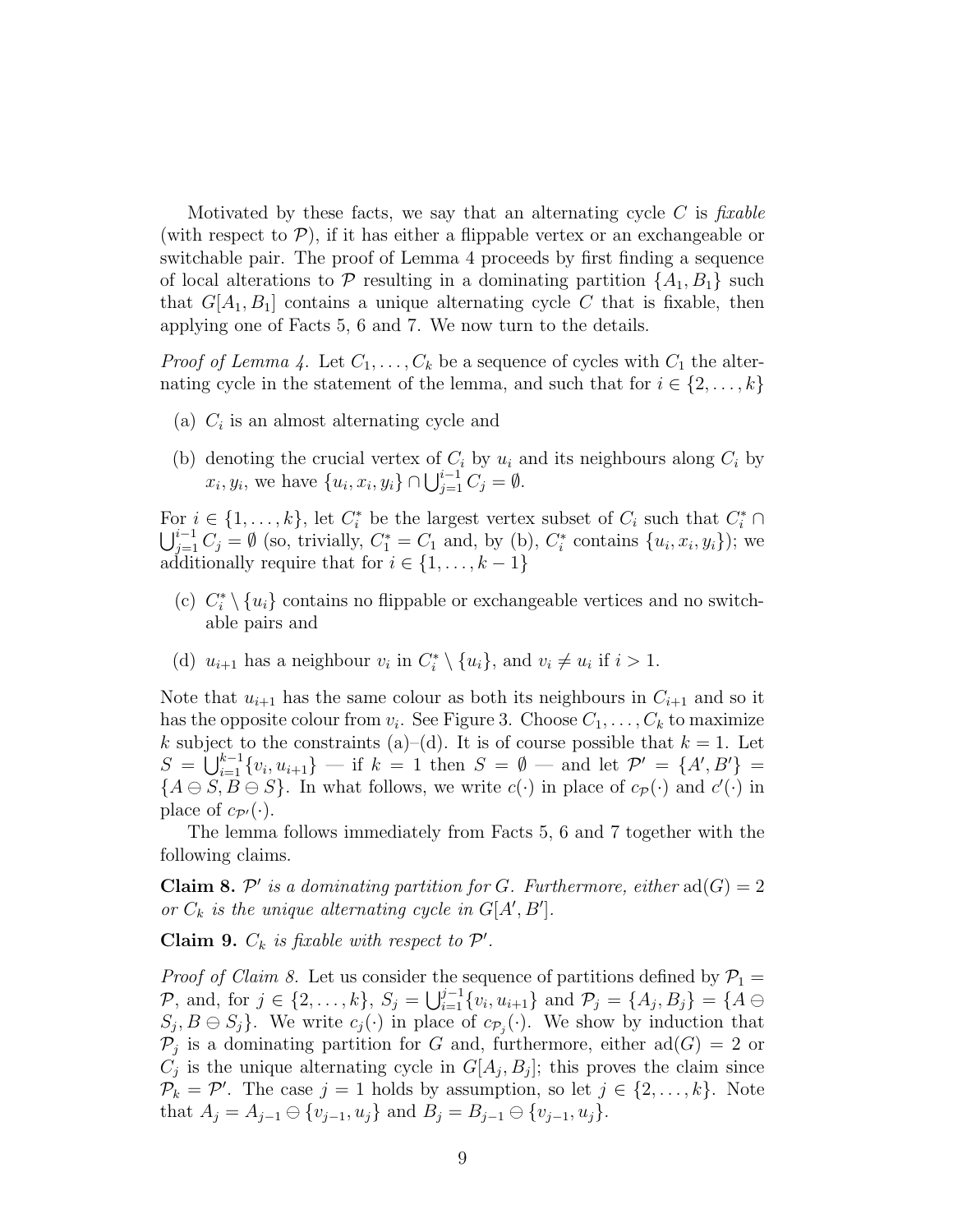

Figure 3: A diagram of an example set of cycles  $\{C_1, C_2, C_3, C_4, C_5\}$ .

We first show that  $\mathcal{P}_j$  is dominating. Observe that if  $v \notin N[v_{j-1}] \cup N[u_j]$ then none of its neighbours change colour in the transition from  $\mathcal{P}_{j-1}$  to  $\mathcal{P}_j$ . Thus, since, by induction, v is dominated under  $\mathcal{P}_{j-1}$ , it is also dominated under  $\mathcal{P}_j$ . Also,  $c_{j-1}(v_{j-1}) \neq c_{j-1}(u_j)$ , so  $c_j(v_{j-1}) \neq c_j(u_j)$  and both  $v_{j-1}$ and  $u_j$  are dominated under  $\mathcal{P}_j$ . If  $v \in N(u_j) \setminus \{v_{j-1}\}\$ , say  $v = x_j$ , then  $x_j, u_j \notin S_{j-1}$  by condition (b) in the definition of the cycles  $C_1, \ldots, C_k$  and so  $c_{j-1}(x_j) = c_{j-1}(u_j)$ . Then necessarily  $c_j(x_j) \neq c_j(u_j)$  and v is dominated under  $\mathcal{P}_j$ . If  $v \in N(v_{j-1}) \setminus \{u_j\}$ , then let v' denote the neighbour of v along  $C_{j-1}$  that is not  $v_{j-1}$ . Since  $C_{j-1}$  is an alternating cycle in  $G[A_{j-1}, B_{j-1}]$  by induction, it follows that  $c_{j-1}(v) \neq c_{j-1}(v')$ . Since  $v' \in C_{j-1}$ , it follows by condition (b) in the definition of the cycles  $C_1, \ldots, C_k$  that  $v' \neq u_j$ . Thus,  $c_j(v) \neq c_j(v')$  and v is dominated under  $\mathcal{P}_j$ . This completes the proof that  $P_j$  is dominating.

Next, we show that  $C_j$  is the only possible alternating cycle in  $G[A_j, B_j]$ . Since  $A_j = A_{j-1} \ominus \{v_{j-1}, u_j\}$  and  $B_j = B_{j-1} \ominus \{v_{j-1}, u_j\}$ , it follows that  $C_{j-1}$ is not an alternating cycle under  $P_j$ . We shall show that we have created no alternating cycles other than  $C_j$  in the transition from  $\mathcal{P}_{j-1}$  to  $\mathcal{P}_j$ . Under  $\mathcal{P}_j$ , the two members of  $N(v_{j-1}) \setminus \{u_j\}$  have the same colour as  $v_{j-1}$ ; thus, no new alternating cycle passes through  $v_{j-1}$ . This means any new alternating cycle must pass through  $x_j u_j y_j$ . If some  $C \neq C_j$  is alternating under  $\mathcal{P}_j$ , then the subgraph  $C \cup C_j \setminus \{u_j\}$  contains an alternating cycle  $C' \neq C_{j-1}$ . As C' contains neither  $v_{j-1}$  nor  $u_j$ , C' is alternating under  $\mathcal{P}_{j-1}$ , but this contradicts the uniqueness of  $C_{j-1}$  in  $G[A_{j-1}, B_{j-1}]$ . Now to complete the inductive step and the proof we note that if  $C_j$  is not alternating in  $G[A_j, B_j]$ then  $\mathcal{P}_j$  is acyclic, so  $\text{ad}(G) = 2$ .  $\Box$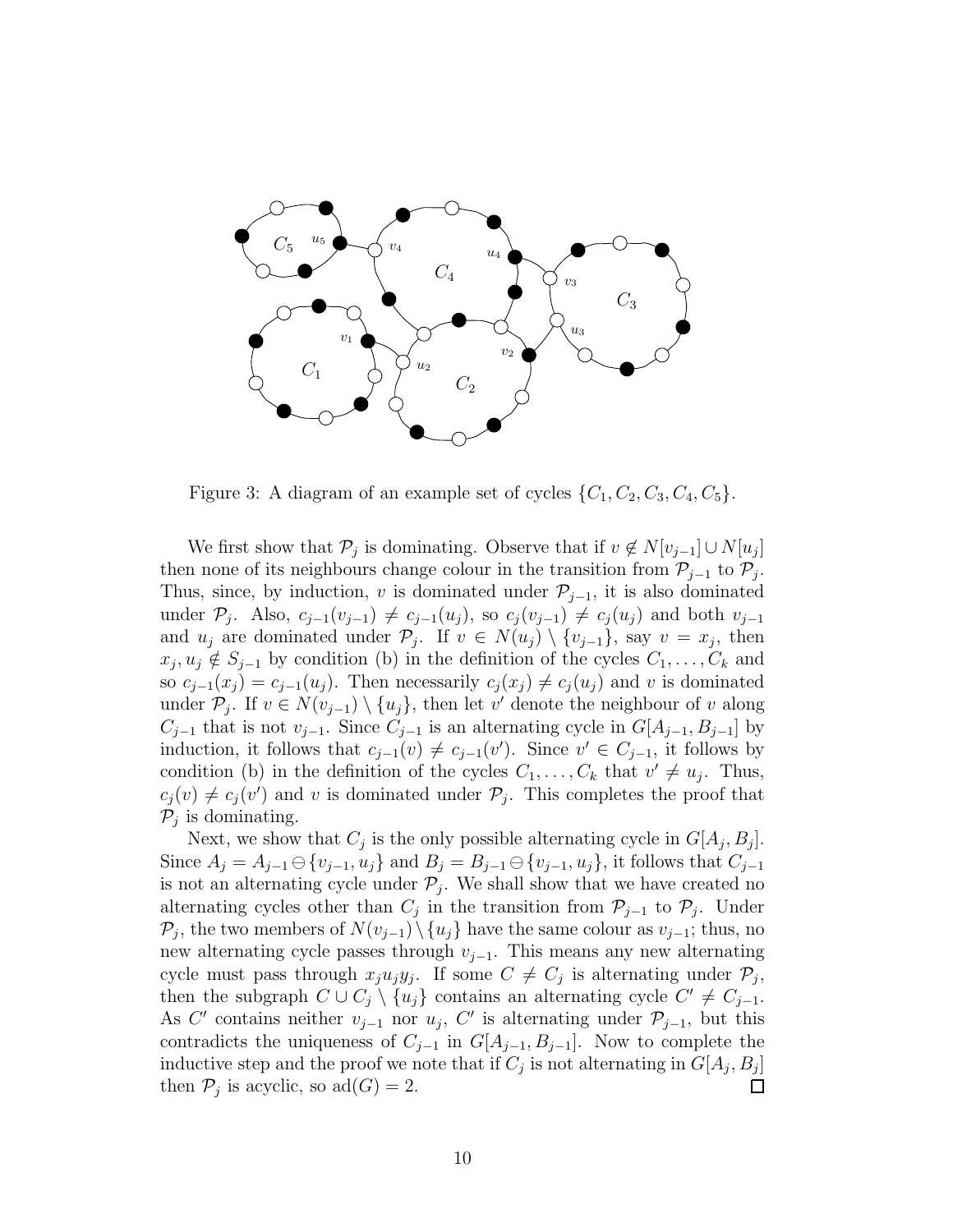To prove that  $C_k$  is fixable with respect to  $\mathcal{P}'$  we first show that  $C_k$  is fixable with respect to  $P$ . In fact, we show the following stronger statement.

Claim 10. *One of the following holds:*

- (A)  $C_k^* \setminus \{u_k\}$  *contains a vertex that is flippable with respect to*  $C_k$  *and*  $\mathcal{P}$ *;*
- (B)  $C_k^* \setminus \{u_k\}$  *contains a pair of vertices that are switchable with respect to*  $C_k$  *and*  $\mathcal{P}$ *;*
- (C) there are vertices v and x with  $v \in C_k^* \setminus \{u_k\}$  such that v and x are *exchangeable with respect to*  $C_k$  *and*  $\mathcal{P}$  *and such that*

$$
\forall z_1 \in N(x) \setminus \{v\}, c(z_1) = c(x) \neq c(v); \tag{1}
$$

(D) there are vertices v and x with  $v \in C_k^* \setminus \{u_k\}$  such that v and x are *exchangeable with respect to*  $C_k$  *and*  $\mathcal{P}$ *, and such that there exists*  $z_1 \in$  $N(x) \setminus \{v\}$  *with*  $c(z_1) = c(v)$ .

Note that  $(C)$  or  $(D)$  is equivalent to the condition that there are vertices v and x with  $v \in C^*_k \setminus \{u_k\}$  such that v and x are exchangeable with respect to  $C_k$  and  $\mathcal P$ . Thus, Claim 10 is equivalent to the condition that  $C_k$  is fixable with respect to  $\mathcal P$  within  $C_k^* \setminus \{u_k\}$ . We have separated (C) and (D) because they require different treatments not only in this proof but also later in the proof of Claim 9.

*Proof of Claim 10.* As a first step, we prove the following.

(\*) If none of (A), (B), (C) holds, then there exists a vertex  $\hat{v} \in C_k^*$  with a neighbour  $\hat{x} \notin C_k$  that is crucial for some almost alternating cycle C.

We break the proof of  $(\star)$  into two main cases.

In the first case, suppose there are two adjacent vertices  $\hat{v}, \hat{w} \in C^*_k \setminus \{u_k\}.$ If it exists, denote by  $\hat{x}$  (resp.  $\hat{y}$ ) the neighbour not along  $C_k$  of  $\hat{v}$  (resp.  $\hat{w}$ ). If  $\hat{v}$  or  $\hat{w}$  is flippable with respect to  $C_k$  and  $\mathcal{P}$ , then (A) holds; otherwise, it follows that either deg( $\hat{v}$ ) = 2 or (deg( $\hat{v}$ ) = 3 and  $c(\hat{x}) \neq c(\hat{v})$ ), and either  $deg(\hat{w}) = 2$  or  $deg(\hat{w}) = 3$  and  $c(\hat{y}) \neq c(\hat{w})$ . If  $\hat{v}$  and  $\hat{w}$  are switchable with respect to  $C_k$  and  $\mathcal P$ , then (B) holds; otherwise, either  $\hat v$  or  $\hat w$  has degree three — without loss of generality, we may presume  $\hat{v}$  — and by the definition of switchability (1) holds with  $v = \hat{v}$ ,  $x = \hat{x}$ . Clearly,  $\hat{x} \notin C_k$ . We note that since (1) holds with  $v = \hat{v}$ ,  $x = \hat{x}$ , no vertex in  $N(\hat{x}) \setminus {\hat{v}}$  has the same colour as  $\hat{v}$ , so that condition (ii) in the definition of exchangeable vertices holds vacuously. Therefore, if (C) does not hold then it must be the case that  $\hat{x}$  is the crucial vertex of an almost alternating cycle C.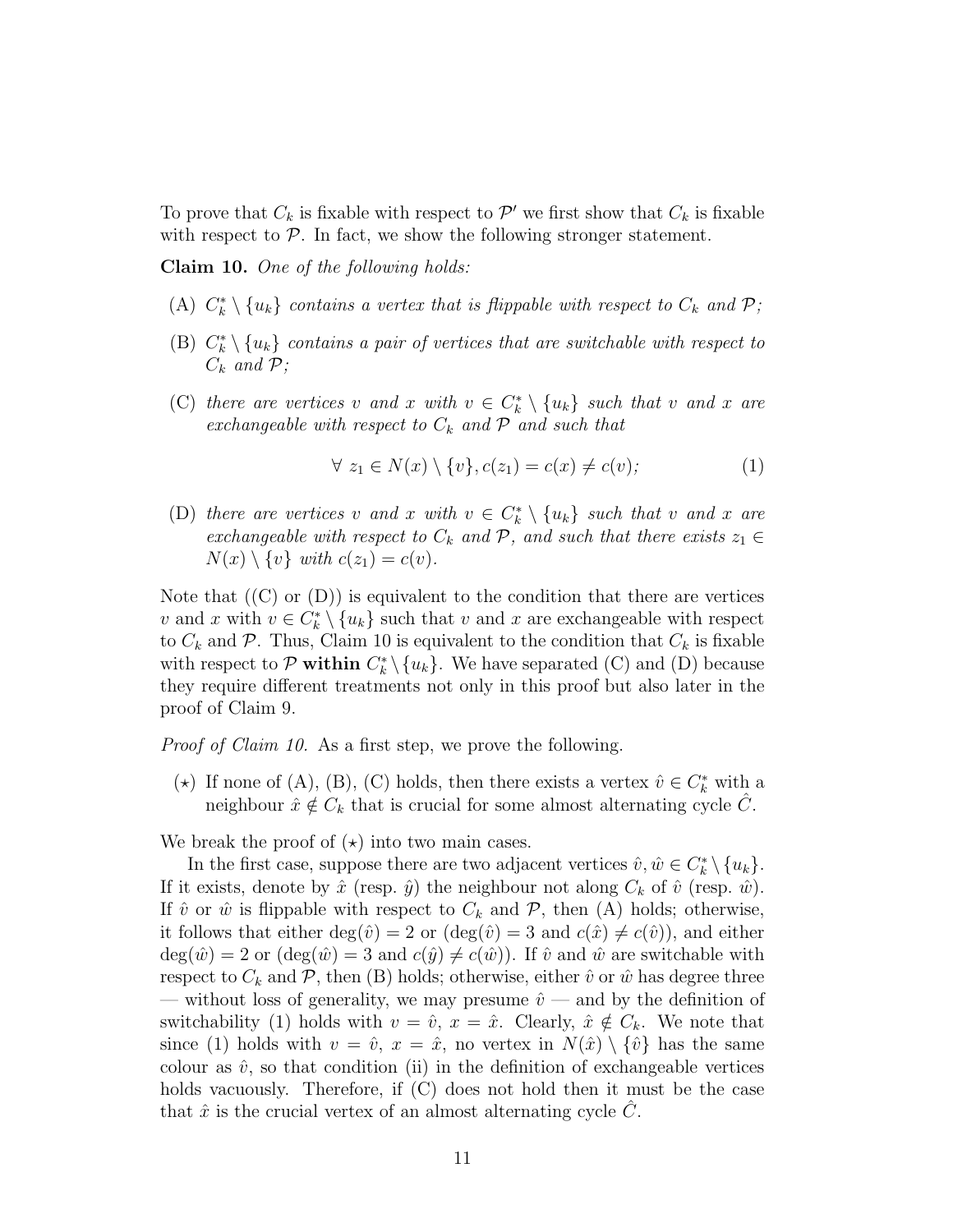In the second case, suppose there are two adjacent vertices  $\hat{v}, \hat{w} \in C_k$  with  $\hat{v} \in C_k^* \setminus \{u_k\}$  and  $\hat{w} \notin C_k^*$ . Since  $\hat{w} \notin C_k^*$ , choose  $j < k$  as small as possible such that  $\hat{w} \in C_j$ ; necessarily,  $\hat{w} \in C_j^*$ . By the definition of  $C_k^*$ ,  $\hat{v} \notin C_j$  and so the other two neighbours of  $\hat{w}$  are in  $C_j$ . Since  $C_k$  is an almost alternating cycle and  $\hat{w} \notin \{u_k, x_k, y_k\}$ , it follows that  $c(\hat{v}) \neq c(\hat{w})$ . Therefore, if  $\hat{w} = v_j$ , then it must be that  $\hat{v} = u_{j+1}$ , but this contradicts either that  $\hat{v} \in C_k^*$  or that  $\hat{v} \neq u_k$ . Similarly, if  $\hat{w} = u_j$ , then it must be that  $\hat{v} = v_{j-1}$ , again a contradiction.

Next, we consider the assumption  $-$  by condition (c) in the definition of the cycles  $C_1, \ldots, C_k$  — that  $\hat{w}$  and  $\hat{v}$  are not exchangeable with respect to  $C_j$  and P. If condition (i) of exchangeability does not hold, then  $\hat{v}$  is the crucial vertex of some almost alternating cycle. This implies that the two neighbours of  $\hat{v}$  other than  $\hat{w}$  have the same colour as  $\hat{v}$ . Then it must be the case that  $\hat{v}$  is flippable with respect to  $C_k$  and  $\mathcal{P}$ , in which case (A) holds. If (A) does not hold and additionally condition (ii) of exchangeability fails, then  $\hat{v}$  has a neighbour  $\hat{x} \neq \hat{w}$  for which  $c(\hat{x}) = c(\hat{w})$  and such that every element of  $N(\hat{x}) \setminus {\hat{v}}$  has the same colour as  $\hat{w}$ . If  $\hat{x} \in C_k$ , then it must be that  $\hat{x} \in \{x_k, y_k\}$  and  $\hat{x}$  is flippable with respect to  $C_k$  and  $\mathcal{P}$ , so that (A) holds. Otherwise, (1) holds with  $v = \hat{v}$  and  $x = \hat{x}$ . Furthermore, in this case condition (ii) for the exchangeability of  $\hat{v}$  and  $\hat{x}$  with respect to  $C_k$  and  $\mathcal{P}$ is vacuously satisfied. Thus, either  $(C)$  holds or  $\hat{x}$  is crucial for some almost alternating cycle  $C$ .



Figure 4: The situation  $(\star)$  in Claim 10.

In both main cases, we found that  $(\star)$  holds; we hereafter assume that  $(A)$ , (B), and (C) do not hold and let  $\hat{x}$ ,  $\hat{v}$ , and C be as in  $(\star)$ . Let  $N(\hat{x}) \setminus {\hat{v}}$  =  $\{z_1, z_2\}$  and note that  $c(z_1) = c(z_2) = c(\hat{x})$ . See Figure 4. Since  $\hat{v} \in C_k^*$ , it follows that if  $\hat{x} \in C_i$  for some  $i \leq k$ , then  $\{\hat{x}, z_1, z_2\} \subset C_i$ , which then implies that  $\hat{x} = u_i$  and  $\hat{v} = v_{i-1}$ , an impossibility. If  $z_1 = u_i$  for some  $i \leq k$ , then  $\hat{x} \in \{x_i, y_i\}$  and  $\hat{x}$  is flippable with respect to  $C_i$  and  $\mathcal{P}$ , a contradiction. Also, if  $z_1$  is some non-crucial vertex in  $C_i$  (take i minimum so that  $z_1 \in C_i^*$ ), then, since  $c(z_1) = c(\hat{x})$  and  $\hat{x} \notin C_i$ ,  $z_1$  is flippable with respect to  $C_i$ , which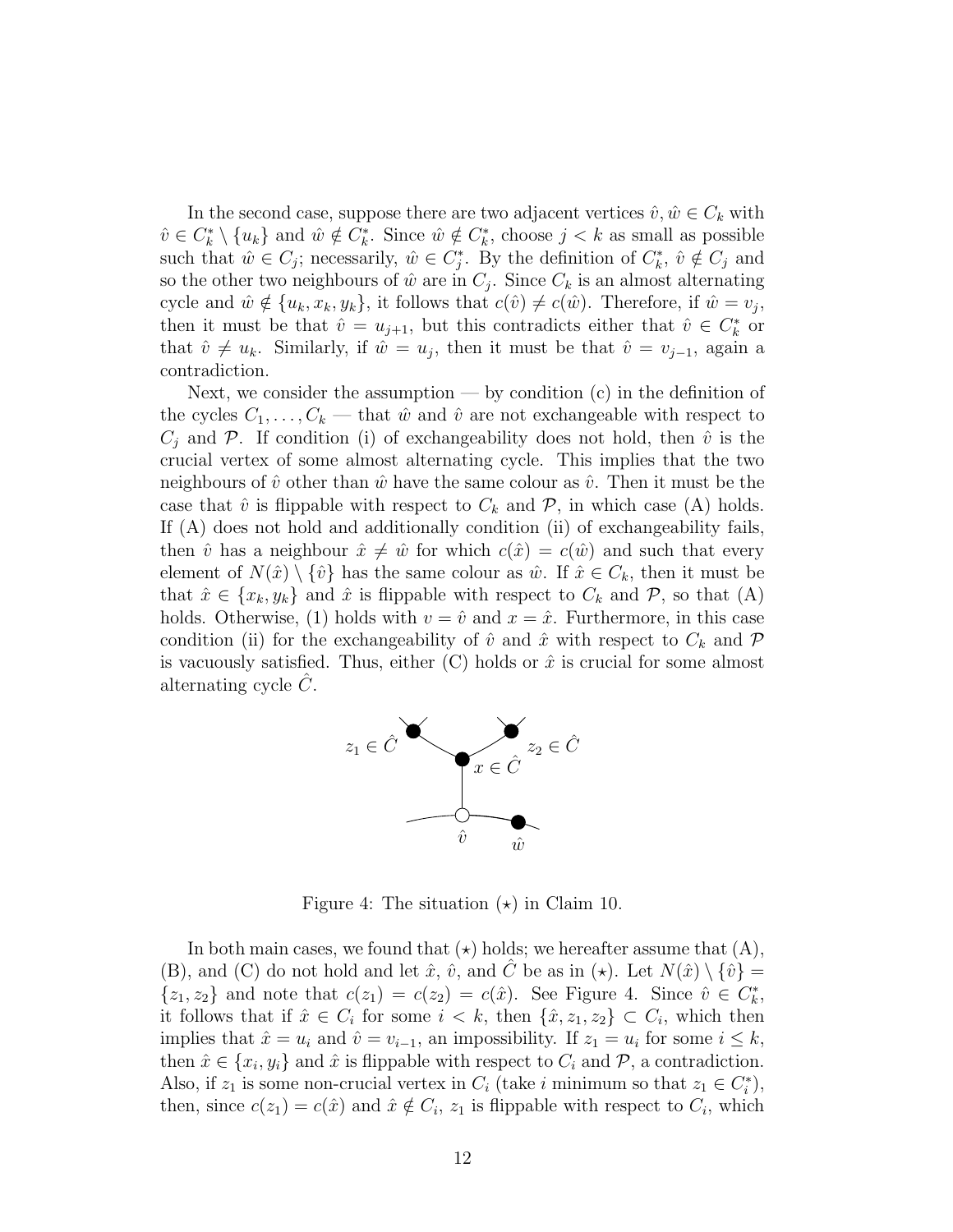contradicts either the condition (c) in the definition of the cycles  $C_1, \ldots, C_k$  $(i \in k)$ , or the assumption that  $(A)$  does not hold  $(i \in k)$ . Symmetrically, we can show that  $z_2 \notin C_i$  for any  $i \leq k$ . If furthermore (D) does not hold, then it follows that conditions  $(a)$ – $(d)$  in the definition of the cycles hold for  $C_1, \ldots, C_{k+1}$  by letting  $C_{k+1} = \hat{C}$ ,  $u_{k+1} = \hat{x}$ ,  $x_{k+1} = z_1$ ,  $y_{k+1} = z_2$ . This would contradict the maximality of  $k$ .  $\Box$ 

Finally, to conclude that  $C_k$  is fixable with respect to  $\mathcal{P}'$  and complete the proof of Claim 9, we show that in fact  $C_k$  is fixable with respect to  $\mathcal{P}'$ at "the same place" that it is fixable with respect to  $P$ . In doing so, we use the following easy observation, which guarantees that  $\mathcal{P}'$  and  $\mathcal{P}$  are not very different near to  $C_k^*$ .

Fact 11. *If*  $v \in C_k^* \setminus \{u_k\}$ , then  $(N(v) \setminus \{u_k\}) \cap S$  is empty.

*Proof.* Fix  $j \in \{1, \ldots, k-2\}$ , and let  $w \in N(v) \setminus \{u_k\}$ . If  $w \in \{v_j, u_{j+1}\}$  then  $N(w) \subset C_j \cup C_{j+1}$ , so  $v \in C_j \cup C_{j+1}$ , which contradicts the fact that  $v \in C_k^*$ . Likewise, if  $v_{k-1}$  is adjacent to v then v is in  $C_{k-1}$ , a contradiction.  $\Box$ 

*Proof of Claim 9.* We split the proof up according to which of  $(A)$ ,  $(B)$ ,  $(C)$ , and (D) in Claim 10 holds.

(A): Suppose  $v \in C_k^* \setminus \{u_k\}$  is flippable with respect to  $C_k$  and  $\mathcal{P}$ , and denote by x the neighbour not along  $C_k$  of v. Since  $v \in C_k^* \setminus \{u_k\}, v \notin S$ . Furthermore,  $x \notin S$  by Fact 11, so  $c'(x) = c(x) = c(v) = c'(v)$  and v is flippable with respect to  $\mathcal{P}'$ .

(B): Next, suppose v and w in  $C_k^* \setminus \{u_k\}$  are switchable with respect to  $C_k$  and P. If v (resp. w) has degree three then denote the neighbour of v (resp. w) not along  $C_k$  by x (resp. y). Since neither v nor w is in S,  $c'(v) = c(v) \neq c(w) = c'(w)$ . If deg(v) = 3 then since v and w are switchable,  $c(x) \neq c(v)$ , and furthermore there exists  $z_1 \in N(x) \setminus \{v\}$  with  $c(z_1) = c(v)$ . Since x has two neighbours with the opposite colour under  $P, x \neq u_k$ , and so  $x \notin S$  by Fact 11. Thus,  $c'(x) = c(x) \neq c(v) = c'(v)$ .

Suppose that  $z_1 \in S$ . Note that if  $z_1 = u_{i+1}$  for some  $i \in \{1, \ldots, k-1\}$ , then x must be  $v_i$  (and the other two neighbours of  $z_1$  have the same colour as  $z_1$  under P), but this contradicts that  $x \notin S$ . So it must be that  $z_1 = v_i$ for some  $i \in \{1, \ldots, k-1\}$ . Then, as  $x \neq u_{i+1}$  and  $C_i$  does not intersect v, necessarily  $x \in C_i$  and also x must have another neighbour  $z_2 \notin \{z_1, v\}$ with  $z_2 \in C_i$ . See Figure 5. If  $c(z_2) \neq c(x)$ , it follows, as we showed for  $z_1$ , that  $z_2 \notin \{u_2, \ldots, u_k\}$ . If  $z_2 = v_j$  for some  $j \neq i$ , then, as  $x \neq u_{j+1}$  and  $C_j$ does not intersect v, it must be that x and  $z_1$  are both in  $C_j$ . In particular,  $v_j = z_2 \in C_i$  and  $v_i = z_1 \in C_j$ , but this contradicts either that  $v_i \in C_i^*$  or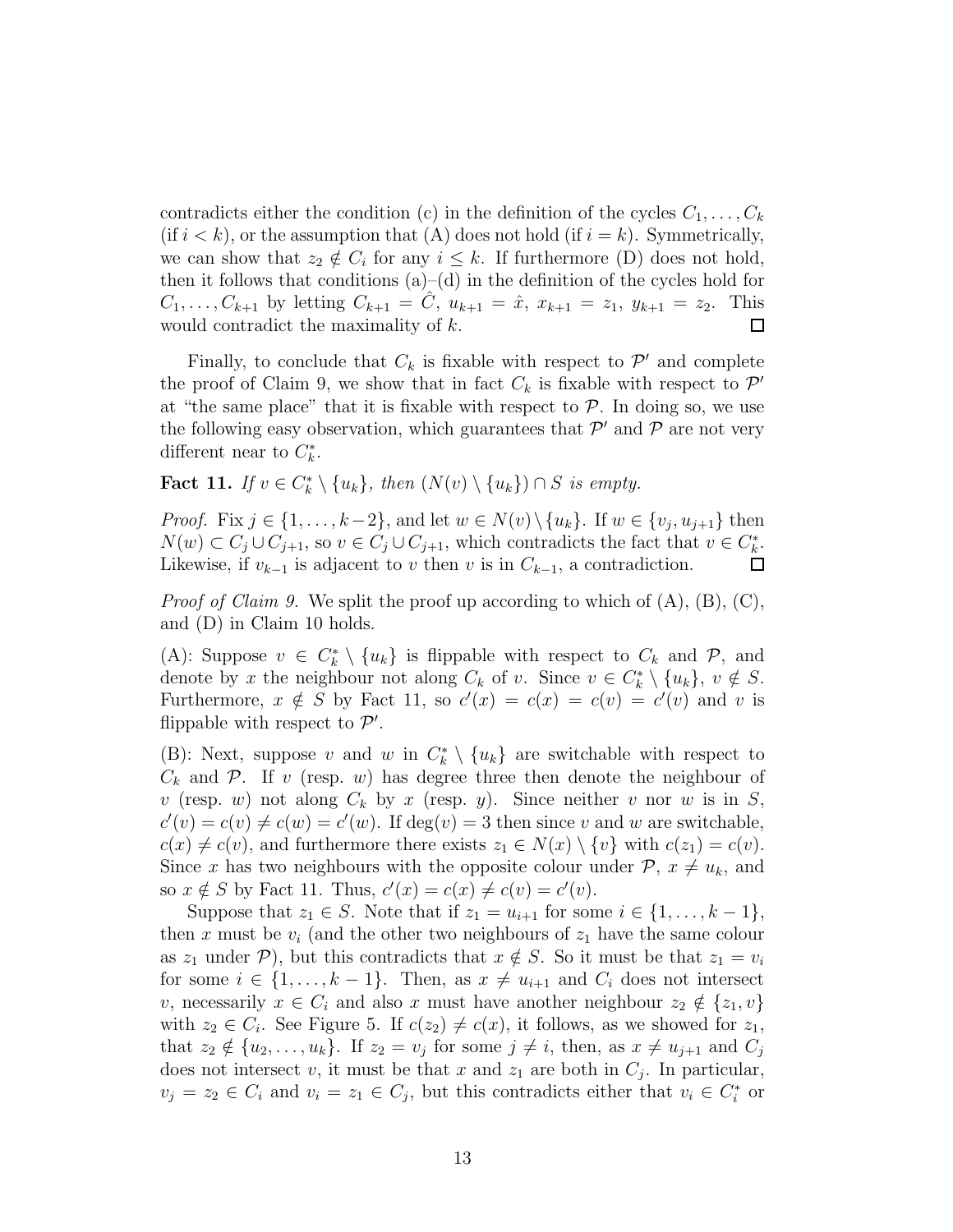

Figure 5: A situation in case (B) in Claim 9. (Half-fill indicates that the colour of the vertex under  $P$  is not yet determined.)

that  $v_j \in C_j^*$ . So if  $c(z_2) \neq c(x)$ , then  $c'(z_2) = c'(v)$ . If  $c(z_2) = c(x)$ , then necessarily  $z_2 = u_i$ , so that  $c'(z_2) \neq c(z_2) = c(x)$  and  $c'(z_2) = c'(v)$ .

So we have just shown that if  $deg(v) = 3$  then  $c'(x) \neq c'(v)$  and x has a neighbour that is not v with the same colour as v under  $\mathcal{P}'$ . Symmetrically, if  $deg(w) = 3$  then  $c'(y) \neq c'(w)$  and y has a neighbour that is not w with the same colour as w under  $\mathcal{P}'$ . Therefore, v and w are switchable with respect to  $C_k$  and  $\mathcal{P}'$ .

(C): Next, suppose that there are vertices v and x with  $v \in C_k^* \setminus \{u_k\}$  such that v and x are exchangeable with respect to  $C_k$  and  $\mathcal P$  and such that (1) holds. If  $x = u_k$ , then it must be that  $v = v_{k-1}$  which contradicts that  $v \in C_k^*$ ; thus,  $x \notin S$  by Fact 11. Let  $z_1$  be an element of  $N(x) \setminus \{v\}$ and suppose  $z_1 \in S$ . If  $z_1 = v_i$  for some  $i \in \{1, ..., k-1\}$ , then necessarily  $x = u_i$  since  $c(z_1) = c(x)$ , contradicting that  $x \notin S$ . Thus,  $z_1 = u_{i+1}$  for some  $i \in \{1, ..., k-2\}$ , in which case  $x \in C_{i+1}$  (as  $c(x) = c(z_1)$ ). Since  $v \notin C_{i+1}, x$ has another neighbour  $z_2$  with  $z_2 \in C_{i+1} \setminus \{v, z_1\}$ . Howevever, it must be that  $c(z_2) \neq c(x)$ , contradicting (1). Thus,  $z_1 \notin S$  so  $c'(z_1) = c(z_1) = c(x) = c'(x)$ . As  $z_1$  was arbitrary in  $N(x) \setminus \{v\}$ , it follows that (1) holds with respect to  $\mathcal{P}^\prime$  .

We now must show that  $x$  does not become the crucial vertex of an almost alternating cycle  $C$  under  $\mathcal{P}'$ . If it does, then  $C$  contains none of the vertices  $v_i$ . (If  $v_i \in C$  for some i, then, since no element of  $N(x) \setminus \{v\}$  is in  $\{v_1, \ldots, v_{k-1}\}, C$  would contain two consecutive vertices, one of them  $v_i$ , with the same colour in  $\mathcal{P}'$  and so would not be alternating under  $\mathcal{P}'$ .) Also,  $C$  contains at least one of the vertices  $u_i$ , or else  $C$  was already an alternating cycle under P. If  $u_i \in C$ , then since  $v_{i-1} \notin C$ , it must be that  $x_i \in C$  and  $y_i \in C$ . Let  $I = \{i : u_i \in C\}$  and let

$$
H = \bigcup_{i \in I} C_i \cup (C \setminus \{x\}) \setminus \bigcup_{i \in I} \{u_i\}.
$$

All of the edges between vertices in H cross the partition  $\mathcal{P}$ ; also, H is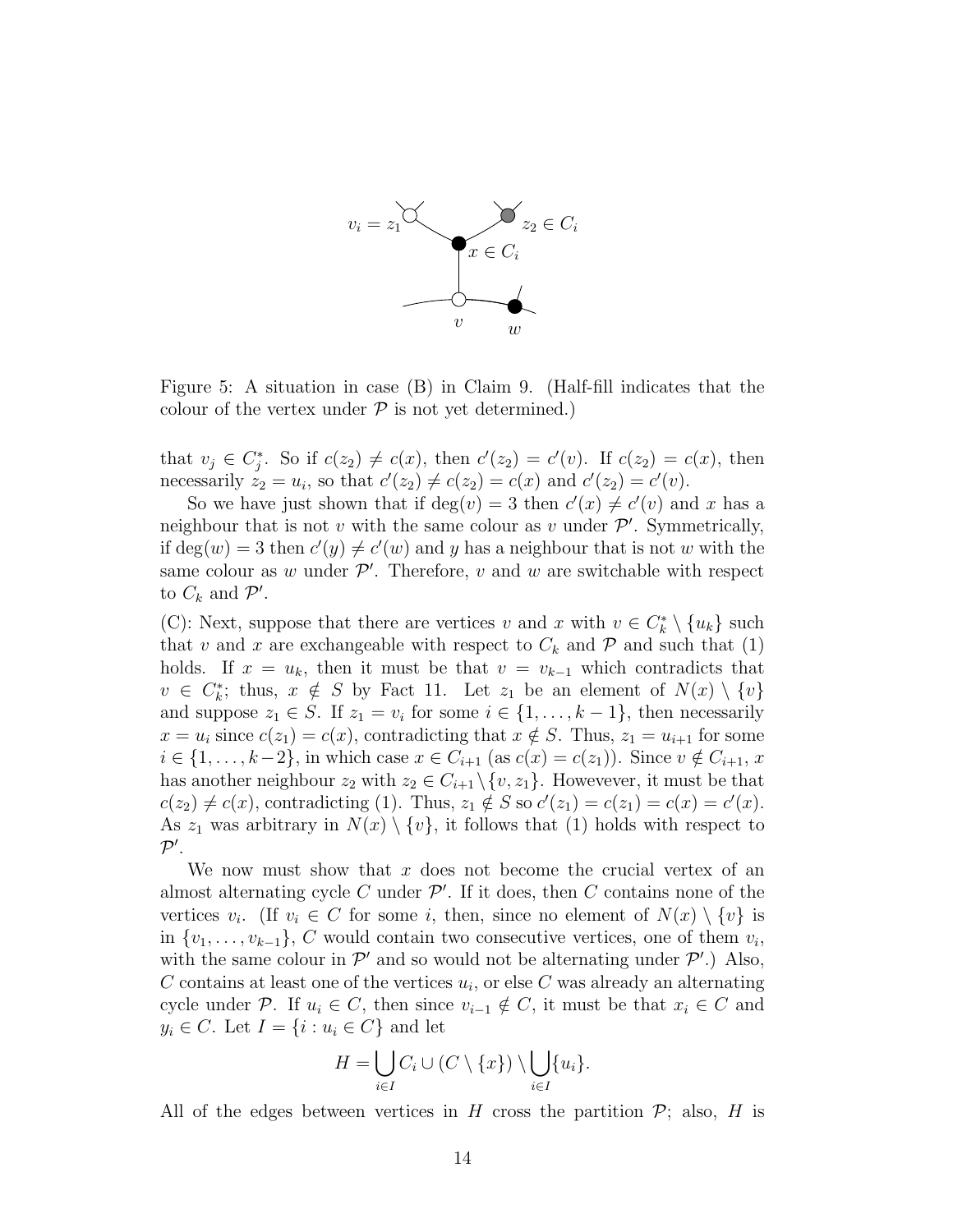connected and there is a path  $P$  in  $H$  between the two neighbours of  $x$  other than v. But then  $V(P) \cup \{x\}$  induces an almost alternating cycle under P for which x is the crucial vertex, contradicting that  $v$  and  $x$  are an exchangeable pair with respect to  $C_k$  and  $\mathcal P$ . Therefore, v and x are exchangeable with respect to  $C_k$  and  $\mathcal{P}'$ .

(D): Finally, suppose there are vertices v and x with  $v \in C_k^* \setminus \{u_k\}$  such that v and x are exchangeable with respect to  $C_k$  and  $\mathcal{P}$ , and such that there exists  $z_1 \in N(x) \setminus \{v\}$  with  $c(z_1) = c(v)$ . If it exists, denote the vertex in  $N(x)\setminus\{v, z_1\}$  by  $z_2$ . By condition (ii) for the exchangeability of v and x with respect to  $C_k$  and  $\mathcal{P}$ , there exists  $z' \in N(z_1) \setminus \{x\}$  such that  $c(z') \neq c(v)$ . Denote the vertex in  $N(z_1) \setminus \{x, z'\}$  (if it exists) by  $z''$ . By condition (i) of exchangeability,  $x \neq u_k$ ; thus,  $x \notin S$  by Fact 11.

First, assume that  $z_1 \in S$ . Now,  $z_1 \notin \{u_2, \ldots, u_k\}$  since it has two neighbours, z' and x, with the opposite colour under  $P$ . Thus  $z_1 = v_i$  for some  $i \in \{1, \ldots, k-1\}$ . Since  $x \notin S$ ,  $x \neq u_{i+1}$  and  $x \in C_i$ . Pick j to be the smallest such that  $x \in C_j$ , so that  $x \in C_j^*$ . Since  $v \in C_k^*$ ,  $v \notin C_j$ , so  $z_1$  and  $z_2$  are both in  $C_j$ . Since  $c(z_1) \neq c(x)$ ,  $x \neq u_j$ . We now claim that x and v are exchangeable with respect to  $C_j$  and  $\mathcal{P}$ , which contradicts condition (c) in the definition of the cycles  $C_1, \ldots, C_k$ . Since  $v \neq u_k$  and  $C_k$ is an almost alternating cycle, one of the neighbours of v along  $C_k$  has the opposite colour from v under  $P$ . See Figure 6(a). This verifies condition (i) for the exchangeability of x and v with respect to  $C_i$  and P. If  $w \in N(v) \setminus \{x\}$ and  $c(w) = c(x) (\neq c(v))$ , then either the neighbour  $w'(\neq v)$  of w along  $C_k$ satisfies  $c(w') \neq c(x)$  or  $w' = u_k$ . In the latter case,  $w \in C_k^* \setminus \{u_k\}$  and, since we are not in case (A) or (B), w is not flippable and w and x are not switchable with respect to  $C_k$  and  $\mathcal{P}$ ; thus, we must have  $\deg(w) = 3$  and the neighbour y of w not along  $C_k$  must satisfy  $c(y) \neq c(x)$ . As w was arbitrary in  $N(v) \setminus \{x\}$ , this verifies condition (ii) for the exchangeability of x and v with respect to  $C_j$  and  $\mathcal{P}$ .

We hereafter assume that  $z_1 \notin S$ . Then  $c'(z_1) = c'(v)$ , so x is not the crucial vertex of an alternating cycle with respect to  $\mathcal{P}'$ , which verifies condition (i) for the exchangeability of v and x with respect to  $C_k$  and  $\mathcal{P}'$ . In order to verify condition (ii) with respect to  $z_1$  for the exchangeability of v and x with respect to  $C_k$  and  $\mathcal{P}'$ , we must show that there exists  $z \in N(z_1) \setminus \{x\}$ such that  $c'(z) \neq c'(v)$ . (With respect to condition (ii), the situation for  $z_2$ , if it exists, will be handled separately.) Suppose otherwise; in other words, assume both of the following:

(I) if  $z \in N(z_1) \setminus \{x\}$  and  $c(z) \neq c(v)$ , then  $z \in S$ ; and, (II) if  $z \in N(z_1) \setminus \{x\}$  and  $c(z) = c(v)$ , then  $z \notin S$ .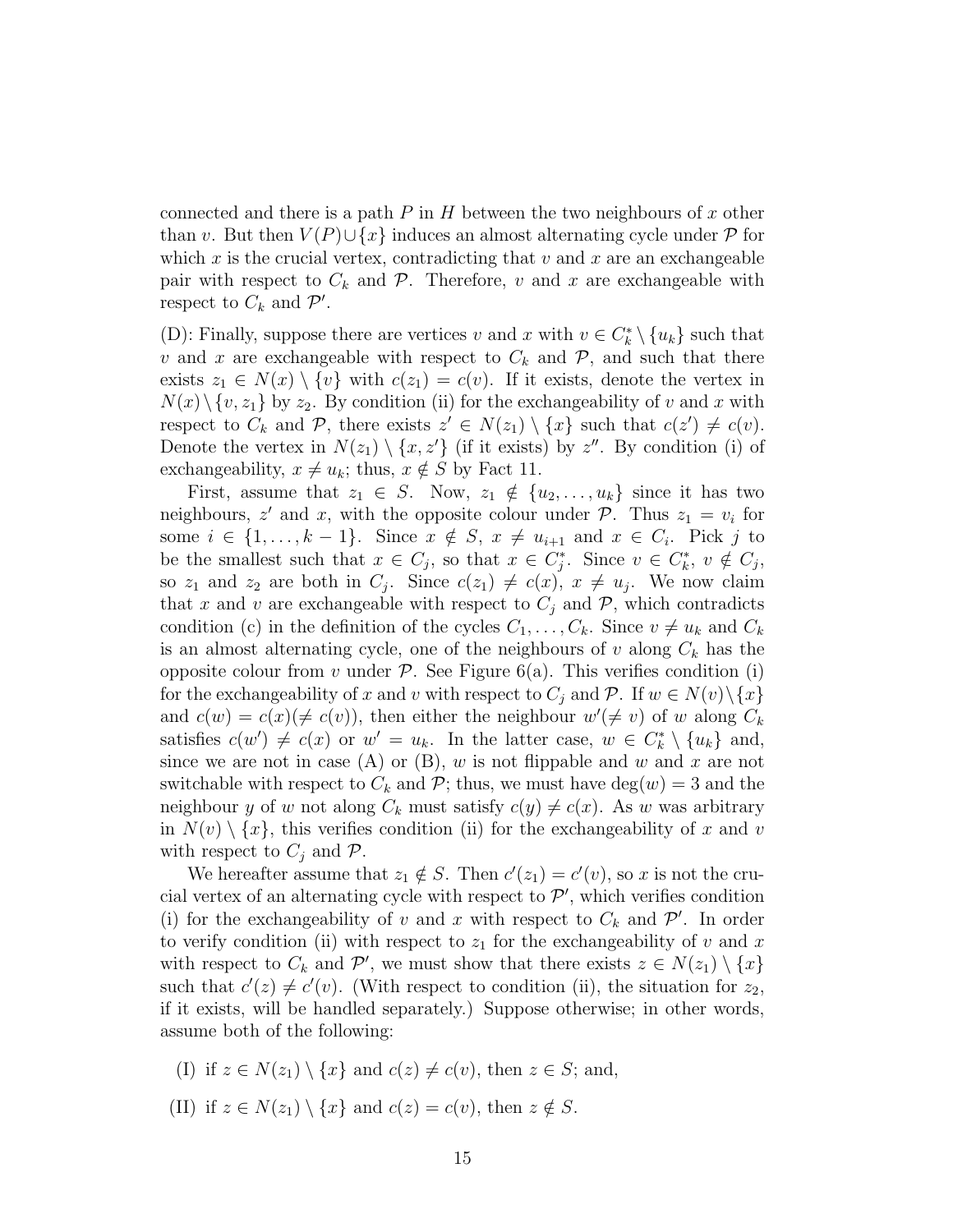

Figure 6: Illustrations of situations in case (D) in Claim 9. (Half-fill indicates that the colour of the vertex under  $P$  is not yet determined.)

In particular, by (I),  $z' \in S$ . Note that  $z' \notin \{u_2, \ldots, u_k\}$  since  $z_1$  is a neighbour of z' with the opposite colour and  $z_1 \notin S$ , so we may suppose that  $z' = v_i$ for some  $i \in \{1, \ldots, k-1\}$ . Since  $z_1 \neq u_{i-1}, z_1 \in C_i$ . We now show that  $x \in C_j$  for some  $j < k$ . If not, then  $z''$  exists and  $z'' \in C_i$ . It must be that  $c(z'') = c(z) \neq c(v)$ , for otherwise, by (II),  $z'' \notin S$  and then  $C_i$  contains two consecutive vertices,  $z_1$  and  $z''$ , that are both not  $u_i$  and both the same colour, a contradiction. So  $c(z'') \neq c(v)$  and, by (I),  $z'' \in S$ . See Figure 6(b). Then, as we argued for  $z'$ ,  $z'' = v_{i'}$  for some  $i' \in \{1, ..., k-1\}$ ,  $i \neq i'$ . However, it cannot be that both  $x \notin C_i$  and  $x \notin C_{i'}$ , as otherwise there is a contradiction either with  $v_i \in C_i^*$  or with  $v_{i'} \in C_{i'}^*$ . We now have that  $x \in C_j$ for some  $j < k$ , and may pick j smallest, so that  $x \in C_j^*$ . However, we can argue, as we did in the case  $z_1 \in S$ , that  $v \notin C_j$ ,  $x \neq u_j$  and, ultimately, that x and v are exchangeable with respect to  $C_i$  and  $\mathcal{P}$ , a contradiction.

We have just shown that, under the assumption that  $z_1 \notin S$ , there exists  $z \in N(z_1) \setminus \{x\}$  such that  $c'(z) \neq c'(v)$ . As we argued above for  $z_1$ , if  $z_2$ exists,  $c(z_2) = c(v)$  and  $z_2 \notin S$ , then there exists  $z \in N(z_2) \setminus \{x\}$  such that  $c'(z) \neq c'(v)$ ; therefore, in this case condition (ii) with respect to  $z_2$ is satisfied and v and x are exchangeable with respect to  $C_k$  and  $\mathcal{P}'$ . If  $z_2$ does not exist, then we need not check condition (ii) with respect to  $z_2$ . We also need not check condition (ii) with respect to  $z_2$  if we assume that  $z_2$ exists,  $c(z_2) \neq c(v)$  and  $z_2 \notin S$ . If  $z_2$  exists,  $c(z_2) \neq c(v)$  and  $z_2 \in S$ , then, since  $x \notin S$ , there is some element  $z'' \in N(z_2) \setminus \{x\}$  such that  $c(z'') \neq c(z_2)$ and  $z'' \in S$ ; thus, in this case,  $c'(z_2) = c'(v)$  and  $c'(z'') \neq c'(v)$  so that condition (ii) with respect to  $z_2$  holds. Note that the case in which  $z_2$  exists,  $c(z_2) = c(v)$  and  $z_2 \in S$  reduces to the case  $z_1 \in S$ , by exchanging the labels  $z_1$  and  $z_2$ . We conclude that, if  $z_1 \notin S$ , then v and x are exchangeable with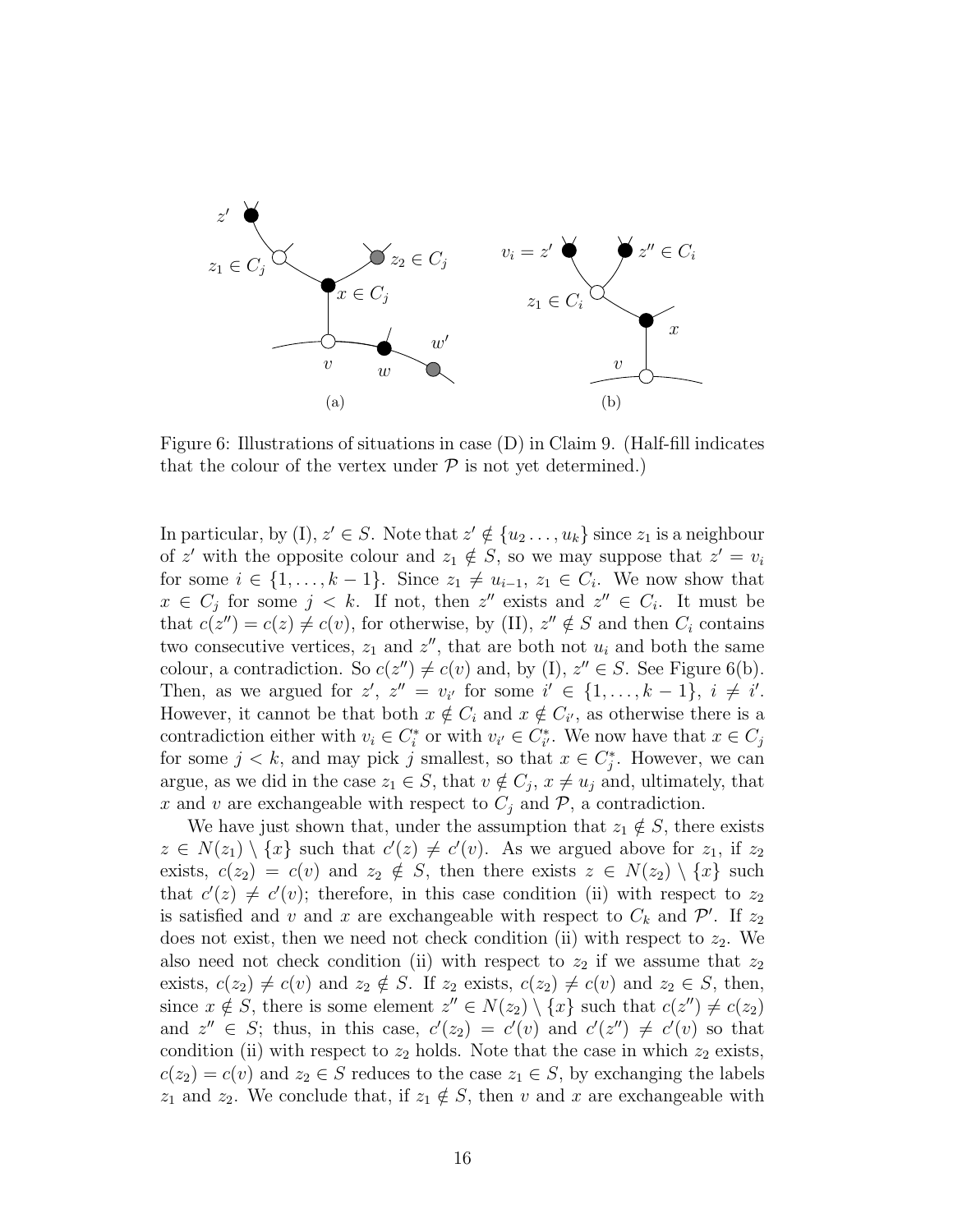respect to  $C_k$  and  $\mathcal{P}'$ . This also concludes the analysis of case (D).

This establishes that in all cases,  $C_k$  is fixable with respect to  $\mathcal{P}'$ , which completes the proof of Claim 9.  $\Box$ 

 $\Box$ 

This also completes the proof of Lemma 4.

### 3 Graphs of arbitrary maximum degree

#### 3.1 Proof of Theorem 3

We make use of the following result, which may also be of independent interest.

Theorem 12. *There exists a universal constant* c > 0 *such that every graph*  $G = (V, E)$  with maximum degree d has a dominating set D satisfying  $N^2[v] \cap$  $|D| \leq c d \ln d$  *for all*  $v \in V$ *.* 

The proof of Theorem 3 is straightforward given Theorem 12.

*Proof of Theorem 3.* Given a graph  $G = (V, E)$  of maximum degree d, let  $D$  be the dominating set that is guaranteed by Theorem 12. We first assign colours to the members of  $D$  by greedily colouring the vertices of  $D$  in the square of G; this requires at most  $k = |cd| \text{d} u|$  colours, since vertices of D are adjacent at most  $cd \ln d - 1$  other vertices of D in the square of G. To extend this colouring to the entire graph, we use one new colour for members of the set  $V \setminus D$ . It can be checked that this assignment of colours gives an acyclic dominating partition with  $k + 1 = O(d \ln d)$  parts.  $\Box$ 

The following lemma is a crucial element in the proof of Theorem 12 and we show it using a linear programming approach.

**Lemma 13.** For any graph  $G = (V, E)$  with maximum degree d, there exist *nonnegative reals*  $(w_v)_{v \in V}$  *such that*  $\sum_{u \in N[v]} w_u \ge 1$  *and*  $\sum_{u \in N^2[v]} w_u \le d+1$ *for all*  $v \in V$ *.* 

*Proof.* Without loss of generality, let us assume  $V = \{1, \ldots, n\}$ . We shall consider the optimisation problem of minimising

$$
\max_{i \in \{1,\dots,n\}} \sum_{j \in N^2[i]} w_j
$$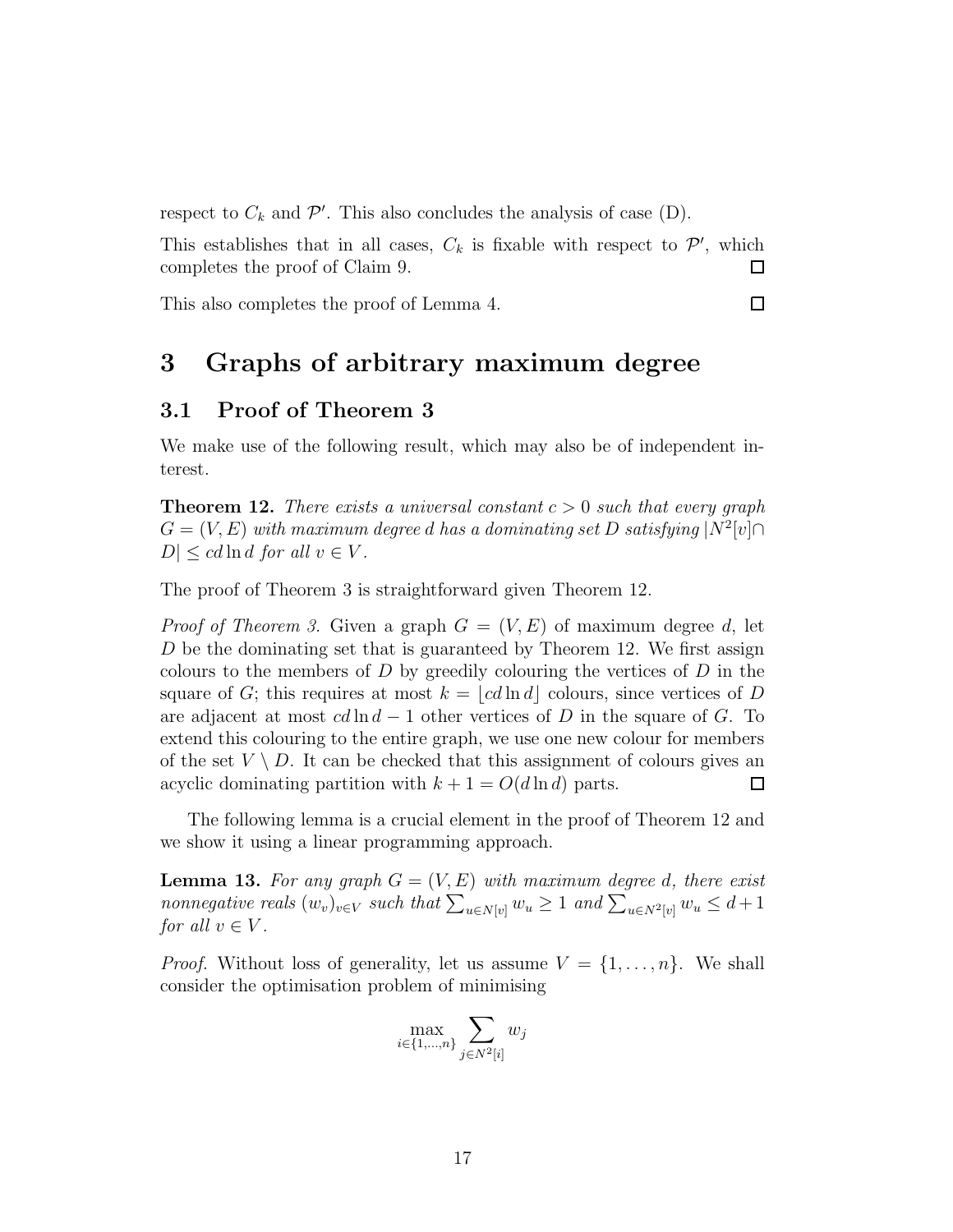subject to the constraints  $\sum_{j \in N[i]} w_j \geq 1$  for all  $i \in \{1, ..., n\}$ , over all  $w_1, \ldots, w_n \geq 0$ . This optimisation problem can be written as a linear program as follows:

minimise z

subject to 
$$
\sum_{j \in N^{2}[i]} w_j \leq z \quad (i \in \{1, ..., n\}),
$$

$$
\sum_{j \in N[i]} w_j \geq 1 \quad (i \in \{1, ..., n\}),
$$

$$
w_1, ..., w_n \geq 0.
$$
 (2)

Let us write

$$
A = \begin{pmatrix} -N^2[G] \mid \frac{1}{0} \\ N[G] \mid \frac{1}{0} \end{pmatrix}, \quad b = \begin{pmatrix} \frac{0}{1} \\ \frac{1}{1} \end{pmatrix},
$$
  

$$
y = (w_1, \dots, w_n, z)^T, \quad c = (0, \dots, 0, 1)^T.
$$

Here,  $\underline{1}$  (resp.  $\underline{0}$ ) denotes the all-ones (resp. all-zeros) vector of length n, and  $N[G]$  (resp.  $N^2[G]$ ) denotes the  $(n \times n)$ -matrix whose rows are the incidence vectors of the closed neighbourhoods  $N[i]$  (resp.  $N^2[i]$ ). With these definitions we can write (2) in the standard form as follows:

minimise 
$$
c^T y
$$
  
subject to  $Ay \ge b$ ,  
 $y \ge 0$ .

The dual linear program is the following:

maximise 
$$
b^T x
$$
  
subject to  $A^T x \leq c$ ,  
 $x \geq 0$ .

Equivalently, writing  $x = (\theta_1, \ldots, \theta_n, \xi_1, \ldots, \xi_n)^T$  we see that this dual program can be written as follows:

maximise 
$$
\xi_1 + \dots + \xi_n
$$
  
\nsubject to 
$$
\sum_{j \in N[i]} \xi_j \leq \sum_{j \in N^2[i]} \theta_j \quad (i \in \{1, ..., n\}),
$$

$$
\theta_1 + \dots + \theta_n \leq 1,
$$

$$
\theta, \xi \geq 0.
$$

$$
(3)
$$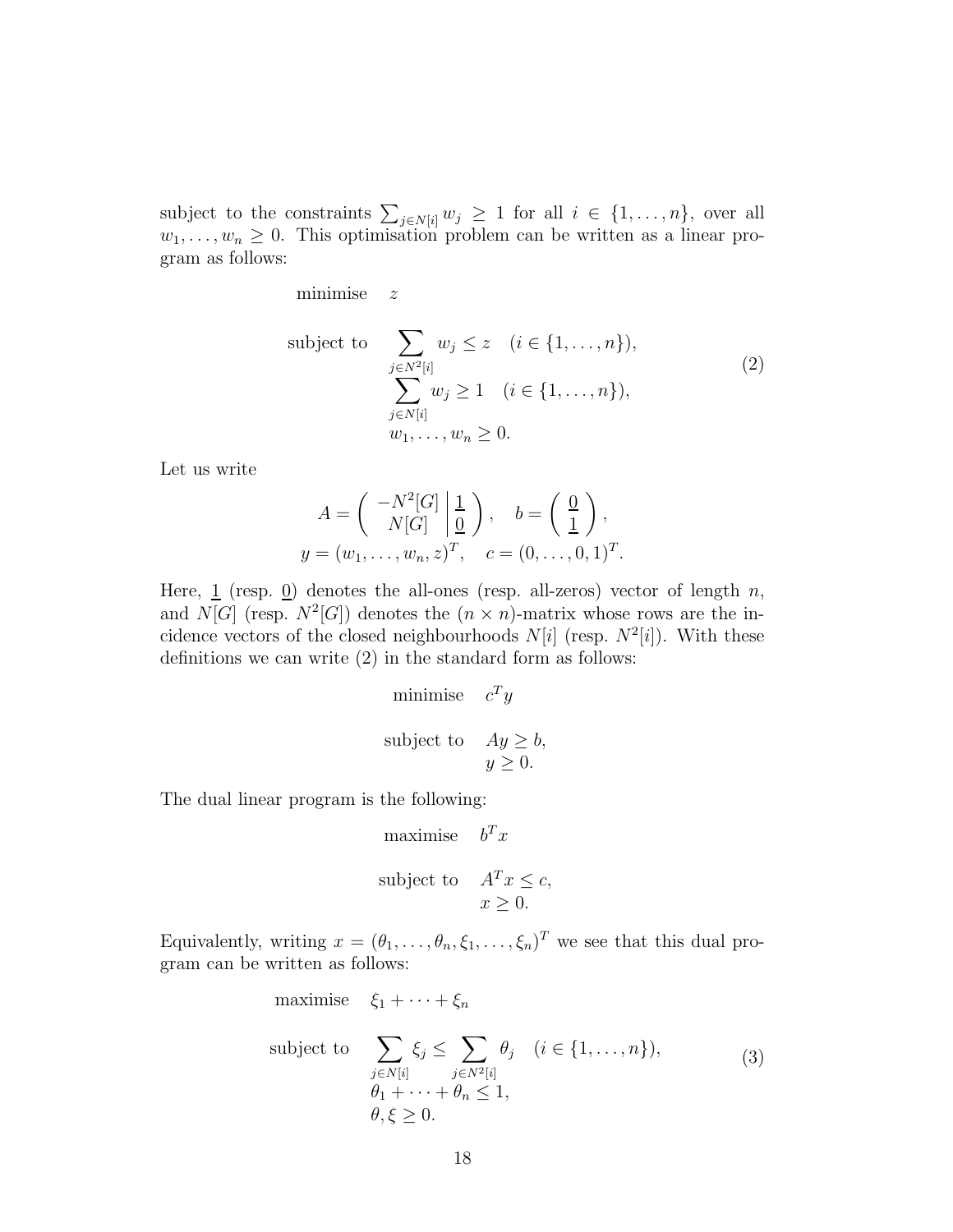We shall now show that the optimum of (3) is bounded above by  $d+1$ , which proves the result.

First notice that we may add the constraints

$$
\xi_i \le \sum_{j \in N^2[i]} \theta_j \quad (i \in \{1, ..., n\}),
$$
\n(4)

without altering the value of the optimum, since they are trivially satisfied by any choice of  $\theta$ ,  $\xi$  that is feasible for (3).

Given a vector  $\theta = (\theta_1, \ldots, \theta_n)$  of nonnegative numbers, let  $P(\theta)$  denote the set of all  $\xi = (\xi_1, \ldots, \xi_n) \in \mathbb{R}^n$  that satisfy  $\xi_i \leq \sum_{j \in N^2[i]} \theta_j$  and  $\sum_{j \in N[i]} \xi_j \leq \sum_{j \in N^2[i]} \theta_j$  for all  $i \in \{1, \ldots, n\}$  — notice we are no longer requiring  $\xi$  to be nonnegative — and let  $f(\theta)$  denote the supremum over all  $\xi \in P(\theta)$  of  $\xi_1 + \cdots + \xi_n$ . To finish the proof, it suffices to show that  $f(\theta) \leq (d+1)(\sum_{i=1}^n \theta_i)$  for all nonnegative  $\theta$  with  $\theta_1 + \cdots + \theta_n \leq 1$ . We in fact prove that, letting  $k = \max\{i : \theta_i > 0\}$  (which we interpret as 0 if  $\theta_i = 0$  for all i),  $f(\theta) \leq (d+1)(\sum_{i=1}^k \theta_i)$ ; we prove this stronger statement by induction on  $k$ .

By the constraints in (4), the claim trivially holds when  $k = 0$ , so consider  $0 < k \leq n$  and suppose the claim holds for all  $k' < k$ . Pick  $\xi \in P(\theta)$ arbitrarily and denote  $\xi' = \xi - \theta_k \mathbb{1}_{N[k]}$  (where  $\mathbb{1}_{N[k]}$  denotes the incidence vector of  $N[k]$ ). Note that  $\xi' \in P(\theta_1, \ldots, \theta_{k-1}, 0, \ldots, 0)$ , because  $(\xi')_k =$  $\xi_k - \theta_k$  and any i with  $k \in N^2[i]$  satisfies  $\sum_{j \in N[i]} (\xi')_j \leq \sum_{j \in N[i]} \xi_j - \theta_k$  as i is incident to at least one  $j \in N[k]$ . This gives that  $f(\theta_1, \ldots, \theta_{k-1}, 0, \ldots, 0) \ge$  $\sum_{j=1}^k \xi'_j = \sum_{j=1}^k \xi_j - \theta_k(\deg(k) + 1)$ . Taking the supremum over all  $\xi \in P(\theta)$ and applying induction, we thus have

$$
f(\theta) - \theta_k(\deg(k) + 1) \le f(\theta_1, ..., \theta_{k-1}, 0, ..., 0) \le (d+1)(\sum_{i=1}^{k-1} \theta_i),
$$

 $\Box$ 

which completes the inductive step and the proof.

Now, for the proof of Theorem 12, we also need two standard probabilistic tools. One is a symmetric version of the Lovász Local Lemma. The other is a Chernoff-Hoeffding type bound for sums of indicator variables.

**Lemma 14** (Lovász Local Lemma, [7]). Let A be a finite set of events and *suppose that* p, δ *satisfy that*

- *1.*  $\mathbb{P}(A) \leq p$  *for all*  $A \in \mathcal{A}$ *, and*
- *2. each* A ∈ A *is independent of all but at most* δ *of the other events in* A*.*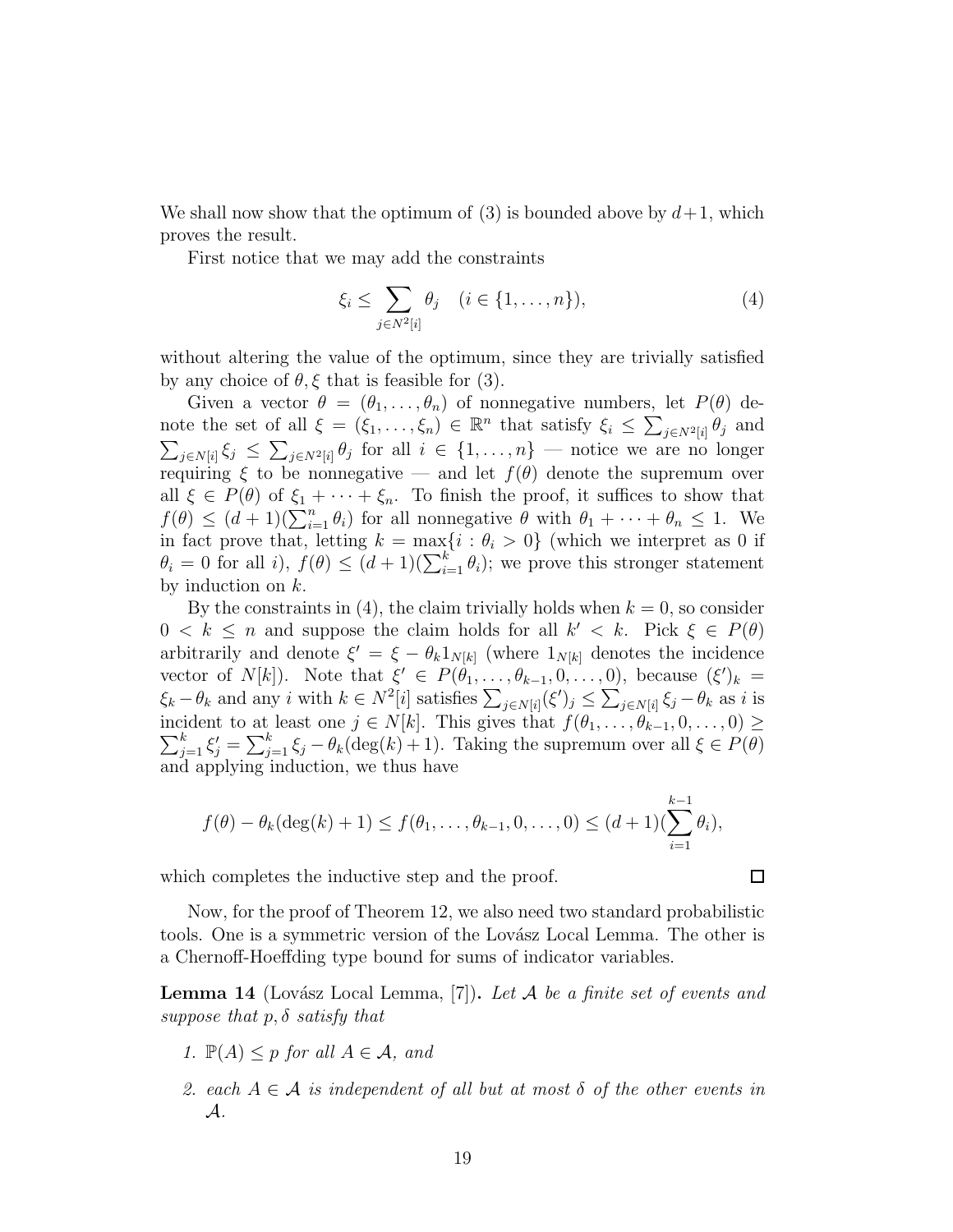$If ep(\delta + 1) \leq 1, then \mathbb{P}(\bigcap_{A \in \mathcal{A}} \overline{A}) > 0.$ 

**Lemma 15.** Let  $Z = \sum_{i=1}^{m} I_i$  be a sum of independent  $\{0, 1\}$ -valued random *variables, and pick*  $k > \mu = \mathbb{E}Z$ . Then

$$
\mathbb{P}(Z > k) \le e^{-\mu H(k/\mu)},
$$

*where*  $H(x) = x \ln x - x + 1$ .

Lemma 15 is essentially what is found in Janson, Luczak and Ruczinski [9], but in a form that we desire. A short proof of this lemma is given in the appendix.

*Proof of Theorem 12.* Let  $w = (w_v)_{v \in V}$  be the vector from Lemma 13, and set  $p_v = \min(100w_v \ln d, 1)$  for all v. Let us now construct the set D at random, by selecting each vertex v with probability  $p_v$  independently of all other vertices. We claim that with positive probability, the set  $D$  has the required properties. In order to prove our claim we apply the Lovász Local Lemma. For  $v \in V$ , let  $A_v$  denote the event that either  $D \cap N[v] = \emptyset$  or  $|D \cap N^2[v]| > 200d \ln d$ . If none of the events  $A_v$  occur, then the set D will satisfy the conclusion of the theorem.

If  $p_u = 1$  for some  $u \in N[v]$  then  $\mathbb{P}(D \cap N[v] = \emptyset) = 0$ . If  $p_u < 1$  for all  $u \in N[v]$ , then

$$
\mathbb{P}(D \cap N[v] = \emptyset) \le \prod_{u \in N[v]} (1 - 100w_u \ln d)
$$
  
\n
$$
\le \prod_{u \in N[v]} \exp[-100w_u \ln d] = d^{-100 \sum_{u \in N[v]} w_u}
$$
  
\n
$$
\le d^{-100},
$$

where the last inequality is due to Lemma 13. Next, let us consider the probability that  $|D \cap N^2[v]| > 200d \ln d$ . Let us write  $\mu = \sum_{u \in N^2[v]} p_u$ . Note that  $1 \leq \mu \leq 100d \ln d$  by Lemma 13. By Lemma 15, we have that

$$
\mathbb{P}(|D \cap N^2[v]| > 200d \ln d) \le \exp[-\mu H(\frac{200d \ln d}{\mu})] \le \exp[-100 \cdot H(2) \cdot d \ln d] \ll d^{-100}.
$$

Thus,  $\mathbb{P}(A_v) \leq 2d^{-100}$  for d sufficiently large.

Each event  $A_v$  is independent of all but at most  $d^4$  others; therefore, for sufficiently large  $d$ , it holds that

$$
e \cdot \mathbb{P}(A_v) \cdot (d^4 + 1) < 1.
$$

Applying the Lovász Local Lemma, we conclude  $\mathbb{P}(\bigcap_{v\in V} \overline{A_v}) > 0$ , as required.  $\Box$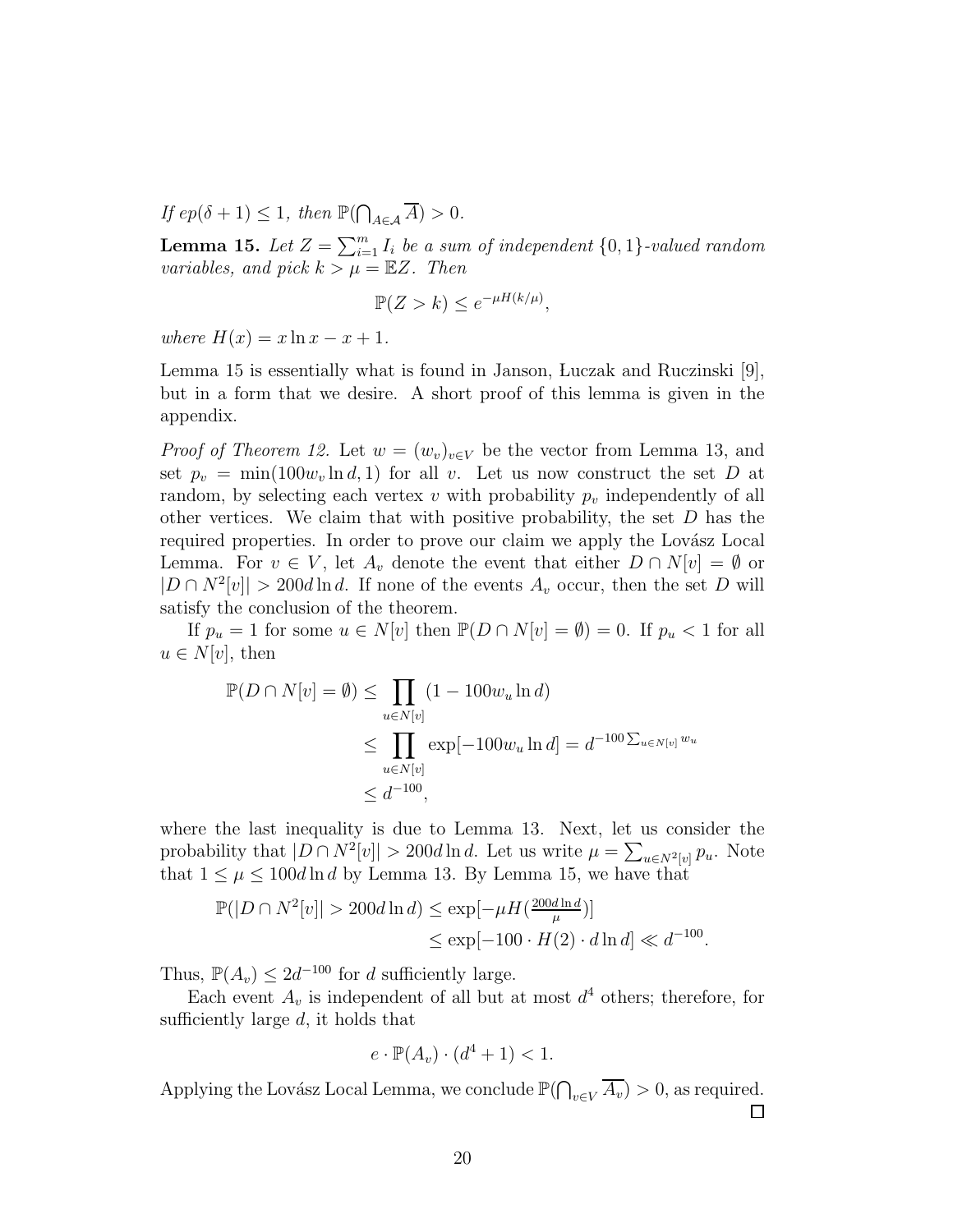#### 3.2 Proof of Theorem 2

Let n, m be integers and let us define a graph  $G_{n,m} = (V, E)$  with  $2nm$ vertices as follows. Set  $V = \{v_{i,j}^1, v_{i,j}^2 : i \in \{1, ..., n\}, j \in \{1, ..., m\}\}\$ and add  $v_{i,j}^x v_{i'}^{x'}$  $x'_{i',j'}$  to E if and only if  $i = i'$  or  $j = j'$ . The graph  $G_{n,m}$  may be envisaged as a  $(n \times m)$ -matrix with two vertices in each entry, where vertices are adjacent if and only if they share the same row or column. Let us also define  $H_{n,m} = G_{n,m} \setminus \{v_{i,m}^2 : i \in \{1, \ldots, n\}\}\)$ , i.e.  $H_{n \times m}$  is the same as  $G_{n,m}$ except that it has only one vertex in each entry of the last column. Thus,  $G_{n,m}$  is a regular graph with degree  $2(n + m) - 3$ , and  $H_{n,m}$  has maximum degree  $2(n+m) - 4$ .

**Lemma 16.** *Suppose*  $n \leq m$ *. Then* 

$$
\chi_a^{2(n+m)-4}(G_{n,m}) \ge n/2 \text{ and } \chi_a^{2(n+m)-3}(H_{n,m+1}) \ge n/2.
$$

Let us first show how this lemma implies Theorem 2.

*Proof of Theorem 2.* Let d be an arbitrary positive integer. There is a positive integer n such that we can write either  $d = 4n-4$ ,  $d = 4n-3$ ,  $d = 4n-2$ or  $d = 4n-1$ ; thus, d is the maximum degree of one of  $H_{n,n}$ ,  $G_{n,n}$ ,  $H_{n,n+1}$ , and  $G_{n,n+1}$ , respectively. By Lemma 16, it follows that  $\chi_a^{d-1}(d) \geq n/2 \geq (d+1)/8$ , so that  $\chi_a^{d-1}(d) = \Omega(d)$  as required.  $\Box$ 

*Proof of Lemma 16.* Our proof improves upon the corresponding analysis in Addario *et al.* [1]. We shall focus on the case of  $H_{n,m+1}$ , since the case of  $G_{n,m}$ is similar. Let d be the maximum degree of  $H_{n,m+1}$  and suppose that there exists a  $(d-1)$ -improper colouring  $c: V \to \{1, \ldots, k\}$  for some  $k < n/2$ .

In any row, there is at most one colour that occurs more than once, because if two distinct colours occur more than once in the same row, there is a 4-cycle alternating between them. Pick an arbitrary row. As the number of colours used is less than  $n/2$ , there is some colour that appears at least  $2m + 2 - n/2 \geq 3(m + 1)/2 + 1$  times in this row. We call this colour the "dominant colour" of that row. Moreover, for any  $i \in \{1, ..., n\}$ , there are more than  $(m+1)/2$  values  $j \in \{1, \ldots, m\}$  for which both vertices  $v_{i,j}^1, v_{i,j}^2$ are coloured by the dominant colour.

Now consider rows  $i, i'$  for  $i \neq i'$ . By the above, there must exist  $j \in$  $\{1,\ldots,m\}$  such that the pair  $v_{i,j}^1, v_{i,j}^2$  both have the dominant colour of row i and the pair  $v_{i',j}^1, v_{i',j}^2$  both have the dominant colour of row i'. We conclude that rows i and i' must have the same dominant colour, for otherwise the 4-cycle  $v_{i,j}^1 v_{i',j}^2 v_{i,j}^2$ ,  $v_{i',j}^1$  is alternating. As i and i' were arbitrary, it follows that all rows have the same dominant colour. By similar aguments, there is a single dominant colour for the columns 1 to  $m$ ; furthermore, the dominant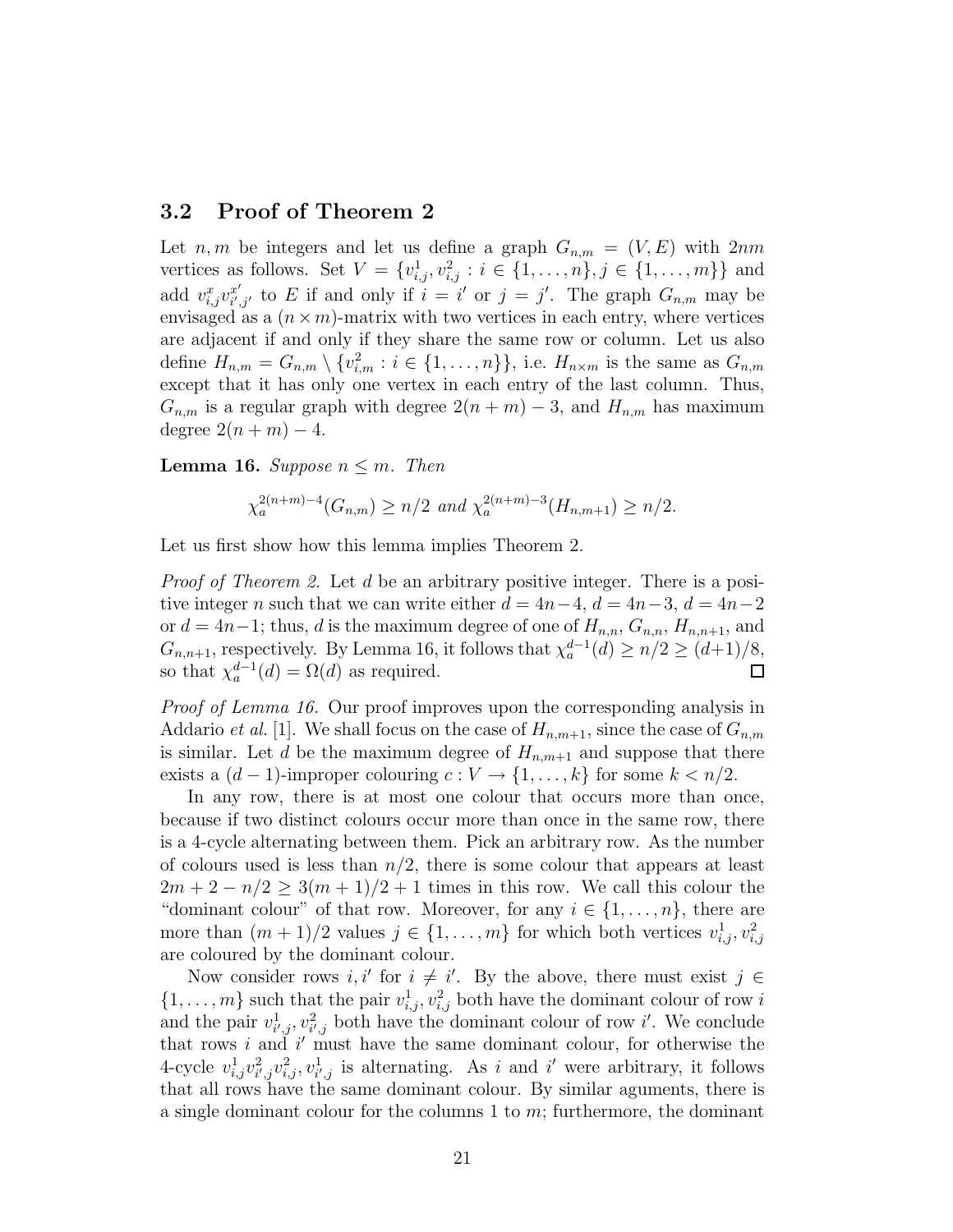colour for the rows and the dominant colour for the columns must coincide and we may assume this colour is, say, 1.

Because the colouring is  $(d-1)$ -improper, it must either hold that none of the rows is monochromatic or that none of columns 1 to  $m$  is monochromatic, for if both row i and column j (with  $i \in \{1, \ldots, n\}$  and  $j \in \{1, \ldots, m\}$ ) are monochromatic then the vertices  $v_{i,j}^1, v_{i,j}^2$  and their d neighbours all have colour 1. Let us assume none of columns 1 through  $m$  is monochromatic. (The case when no row is monochromatic is similar.) For technical reasons, let us assume by permuting the rows that if column  $m + 1$  is not monochromatic with colour 1, then a colour different from 1 occurs in the intersection of row 1 and column  $m + 1$ .

Now let  $A_1 \subseteq \{2, \ldots, k\}$  be the set of non-dominant colours appearing in the first row, and let  $J_1 \subseteq \{1, \ldots, m+1\}$  be the set of columns in which these colours appear (in the first row). Note that either  $m+1 \in J_1$  or column  $m+1$ is monochromatic with colour 1, by assumption. If a colour from  $A_1$  appears in column  $j \in \{1 \ldots, m\} \setminus J_1$  then there is an alternating 4-cycle through the vertices  $v_{1,j}^1, v_{1,j}^2$ , both of colour 1; thus, colours from  $A_1$  appear only in the columns from  $J_1$ . For  $i \in \{2, \ldots, n\}$ , let  $A_i \subseteq \{2, \ldots, k\}$  be the set of colours that appear in row i and columns  $\{1, \ldots, m+1\} \setminus \bigcup_{j=1}^{i-1} J_j$ ; let  $J_i$  be the corresponding set of columns in which these colours appear (in row  $i$ ). By the same logic, the colours from  $A_i$  do not appear outside the columns from  $J_i$ . Observe that  $|A_i| \geq |J_i|$  and the sets  $A_1, \ldots, A_n$  are mutually disjoint. Since none of the columns 1 to  $m$  is monochromatic, each is a member of exactly one  $J_i$  and hence

$$
k-1 \ge |A_1| + \cdots + |A_n| \ge |J_1| + \cdots + |J_m| \ge m \ge n.
$$

But this contradicts the assumption that  $k < n/2$ .

口

# Acknowledgements

We would like to thank Colin McDiarmid for useful discussions. We are grateful to Douglas Woodall not only for a detailed reading but also for pointing out several improvements to Section 2. We benefited from helpful suggestions from the anonymous referees.

## References

[1] L. Addario-Berry, L. Esperet, R. J. Kang, C. McDiarmid, and A. Pinlou, Acyclic timproper colourings of graphs with bounded maximum degree, 2009+. To appear in Discrete Mathematics.